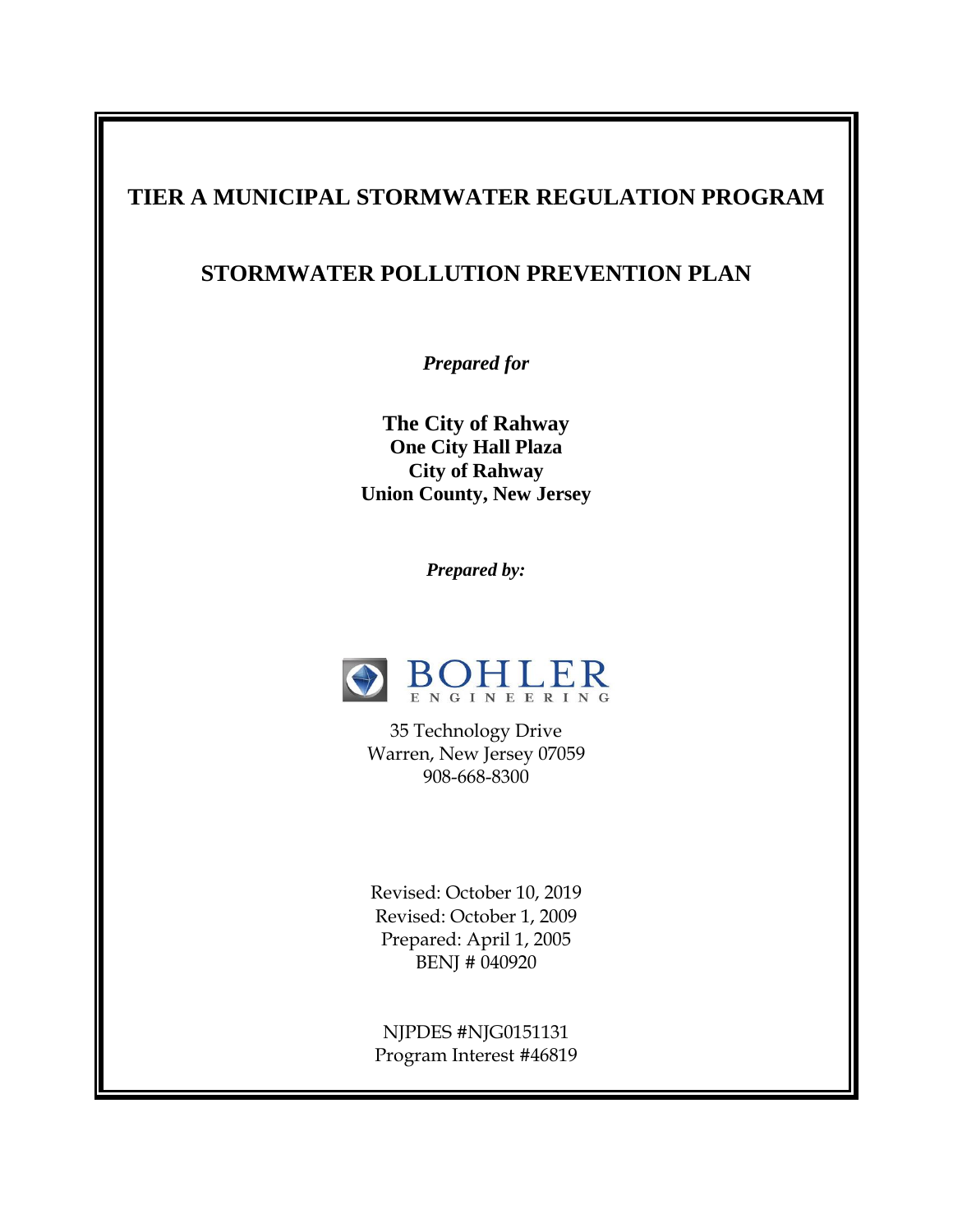| Tier A Municipal Stormwater Regulation Program<br><b>Stormwater Pollution</b><br><b>Prevention Team</b><br><b>Members</b><br>Number of team members may vary.<br>Stormwater Program Coordinator: Jacqueline Foushee, PE, CME<br>Title: Municipal Engineer | Completed by: <i>James R. Housten, Jr.</i><br>Title: City of Rahway Consulting Engineer<br>Date: 10/10/2019<br>Municipality: City of Rahway<br>County: Union<br>NJPDES #: NJG0151131<br>PI ID #:46819 |  |  |
|-----------------------------------------------------------------------------------------------------------------------------------------------------------------------------------------------------------------------------------------------------------|-------------------------------------------------------------------------------------------------------------------------------------------------------------------------------------------------------|--|--|
| Office Phone #: 732-827-2081<br>Emergency Phone #: 908-451-8662<br>Public Notice Coordinator: Rayna Harris<br>Title: Municipal Clerk<br>Office Phone #: 732-827-2100<br>Emergency Phone #: 732-827-2101                                                   |                                                                                                                                                                                                       |  |  |
| Post-Construction Stormwater Management Coordinator: Jacqueline Foushee, PE, CME<br>Title: Municipal Engineer<br>Office Phone #: 732-827-2081<br>Emergency Phone #: 908-451-8662                                                                          |                                                                                                                                                                                                       |  |  |
| Local Public Education Coordinator: Karin Napier<br>Title: <i>Deputy Municipal Clerk</i><br>Office Phone #: 732-827-2100<br>Emergency Phone #: 732-827-2103                                                                                               |                                                                                                                                                                                                       |  |  |
| Ordinance Coordinator: David Minchello, Esq.<br>Title: City Attorney<br>Office Phone #: 732-827-2000<br>Emergency Phone #: 732-827-2000                                                                                                                   |                                                                                                                                                                                                       |  |  |
| Public Works Coordinator: Michael Smalling<br>Title: Director of Public Works<br>Office Phone #: 732-827-2060<br>Emergency Phone #: 732-904-3898                                                                                                          |                                                                                                                                                                                                       |  |  |
| <b>Employee Training Coordinator: Michael Smalling</b><br>Title: Director of Public Works<br>Office Phone #: 732-827-2060<br>Emergency Phone #: 732-904-3898                                                                                              |                                                                                                                                                                                                       |  |  |
| Other:<br>Title:<br>Office Phone #:<br>Emergency Phone #: __                                                                                                                                                                                              |                                                                                                                                                                                                       |  |  |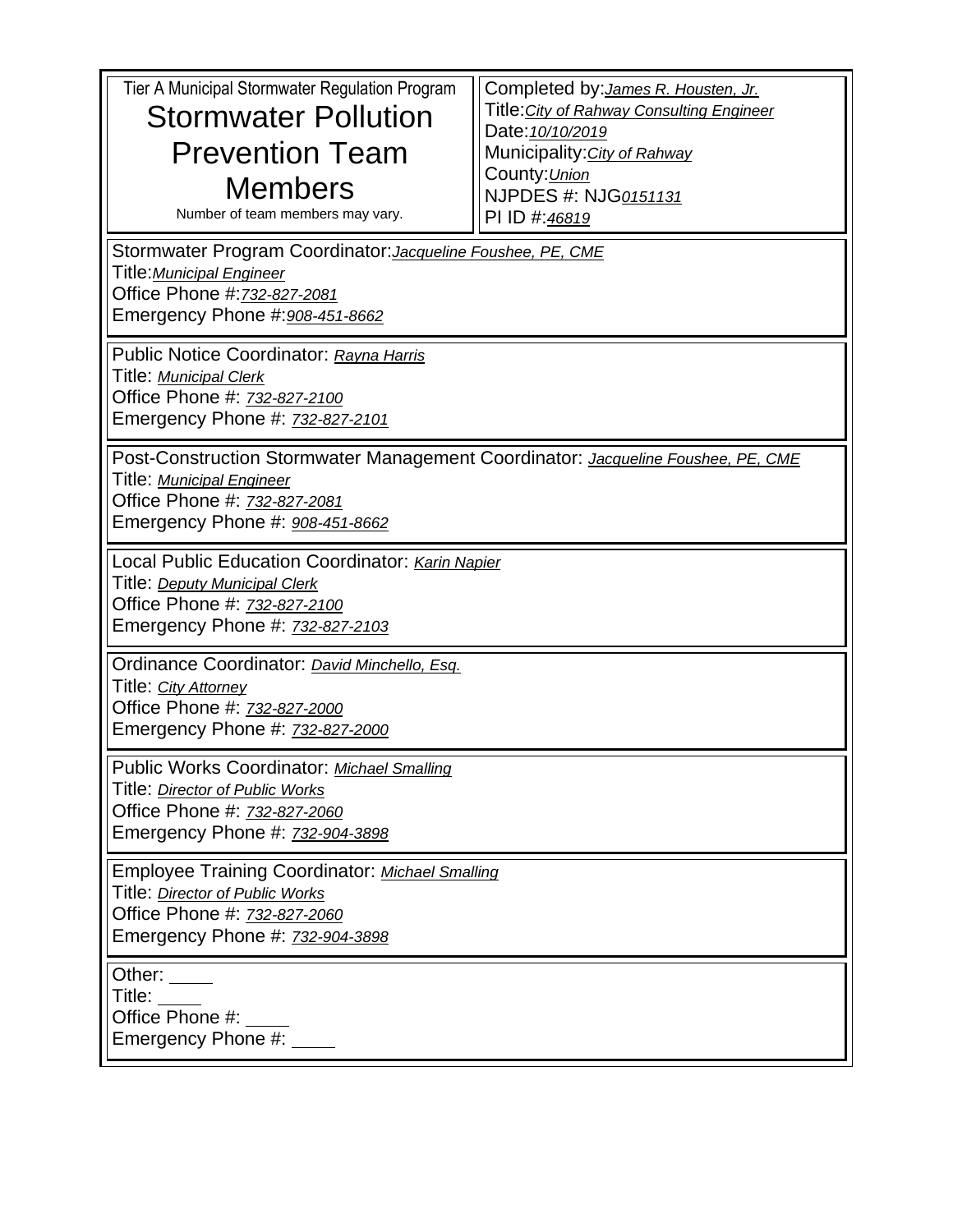# **SPPP Form 2 - Public Notice**

Municipality: *City of Rahway* County: *Union County* 

NJPDES # : NJG*0151131* PI ID #:*46819*

Municipality Municipality Information Team Member/Title:*Rayna Harris, City of Rahway Municipal Clerk*

Effective Date of Permit Authorization (EDPA):*03/01/2009*

Date of Completion: *1/5/2005* Date of most recent update: *10/10/2019*

Briefly outline the principal ways in which you comply with applicable State and local public notice requirements when providing for public participation in the development and implementation of your stormwater program.

*For meetings where public notice is required under the Open Public Meetings Act ("Sunshine Law," N.J.S.A. 10:4-6 et seq.), the City of Rahway provides public notice in a manner that complies with the requirements of that Act. Also, in regard to the passae of ordinances, the City of Rahway provides public notice in a manner that complies with the requirements of N.J.S.A. 40:49-1 et seq. In addition, for municipal actions (e.g. adoption of the municipal stormwater management plan) subject to public notice requirements in the Municipal Land Use Law (N.J.S.A. 40:55D-1 et seq.), the City of Rahway complies with those requirements.*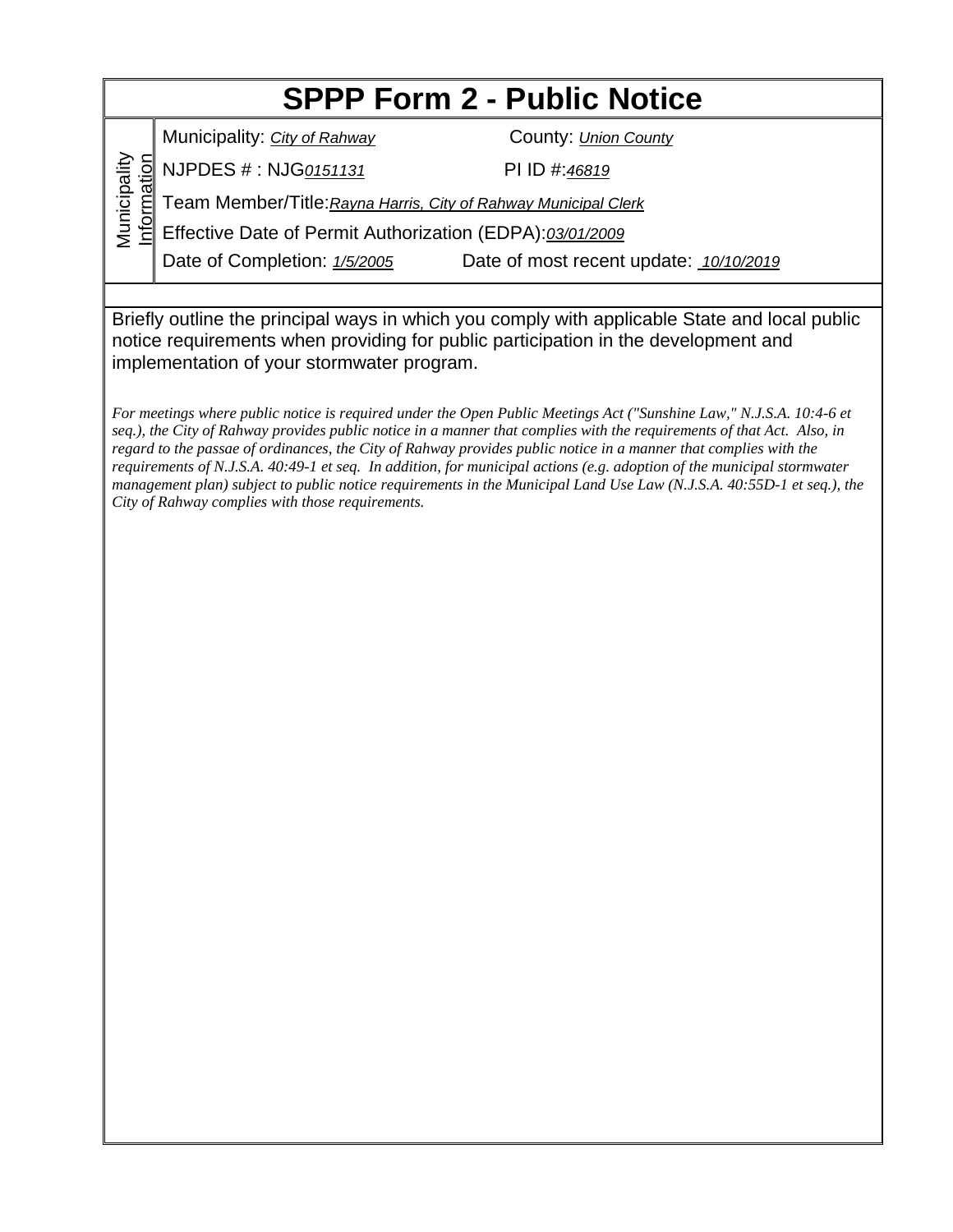## **SPPP Form 3 – New Development and Redevelopment Program**

Municipality:*City of Rahway* County:*Union*

NJPDES # : NJG*0151131* PI ID #:*46819*

Municipality

**Aunicipality** 

Information Team Member/Title:*Jacqueline Foushee, Director Community Development*

Effective Date of Permit Authorization (EDPA):*03/01/2009*

Date of Completion: *04/01/05* Date of most recent update: *10/10/2019*

Describe in general terms your post-construction stormwater management in new development and redevelopment program (post-construction program), and how it complies with the Tier A Permit minimum standard. This description must address compliance with the Residential Site Improvement Standards for stormwater management; ensuring adequate long-term operation and maintenance of BMPs (including BMPs on property that you own or operate); design of storm drain inlets (including inlets that you install); and preparation, adoption, approval, and implementation of a municipal stormwater management plan and municipal stormwater control ordinance(s). Attach additional pages as necessary. Some additional specific information (mainly about that plan and ordinance(s)) will be provided in your annual reports.

*The following outlines the City of Rahway's program to control stormwater from new development and redevelopment projects throughout the City of Rahway (including projecs we operate):*

*Since inception, all new residential development and redevelopment projects that are subject to the Residential Site Improvement Standards for stormwater management (including the NJDEP Stormwater Management Rule, N.J.A.C. 7:8, referenced in those standards) are required to be in compliance with those standards. Our planning and zoning boards ensure such compliance before issuing preliminary and final subdivision or site plan approvals under the Municipal Land Use Law.*

*The City has adopted a Municipal Stormwater Control Ordinance, requiring qualifying development and redevelopment projects to be in compliance with this Ordinance modeled after the NJDEP Stormwater Management Rules. This also requires any new development to have adequate long-term operation and maintenance of BMP's for that project by requiring a project maintenance plan. We will also require any storm drain inlets to comply with the design standard in Attachment C of our permit. The ordinance is administered by our planning and zoning boards and code enforcement office. These boards will ensure compliance before issuing any approvals under the Municipal Land Use Law.*

*The City has also adopted a Municipal Stormwater Management Plan to outline its strategy to address stormwater related impacts. The Plan outlines the steps the City will take to reduce the impact to surface waters through stormwater measures implemented in City projects. The City will ensure adequate long-term operation as well as preventative and corrective maintenance (including replacement) of BMPs. For BMPs on private property that we do not own or operate, the Stormwater Control Ordinance requires the private entity to perform the operation and maintenance, with penalties if the private entity does not comply.*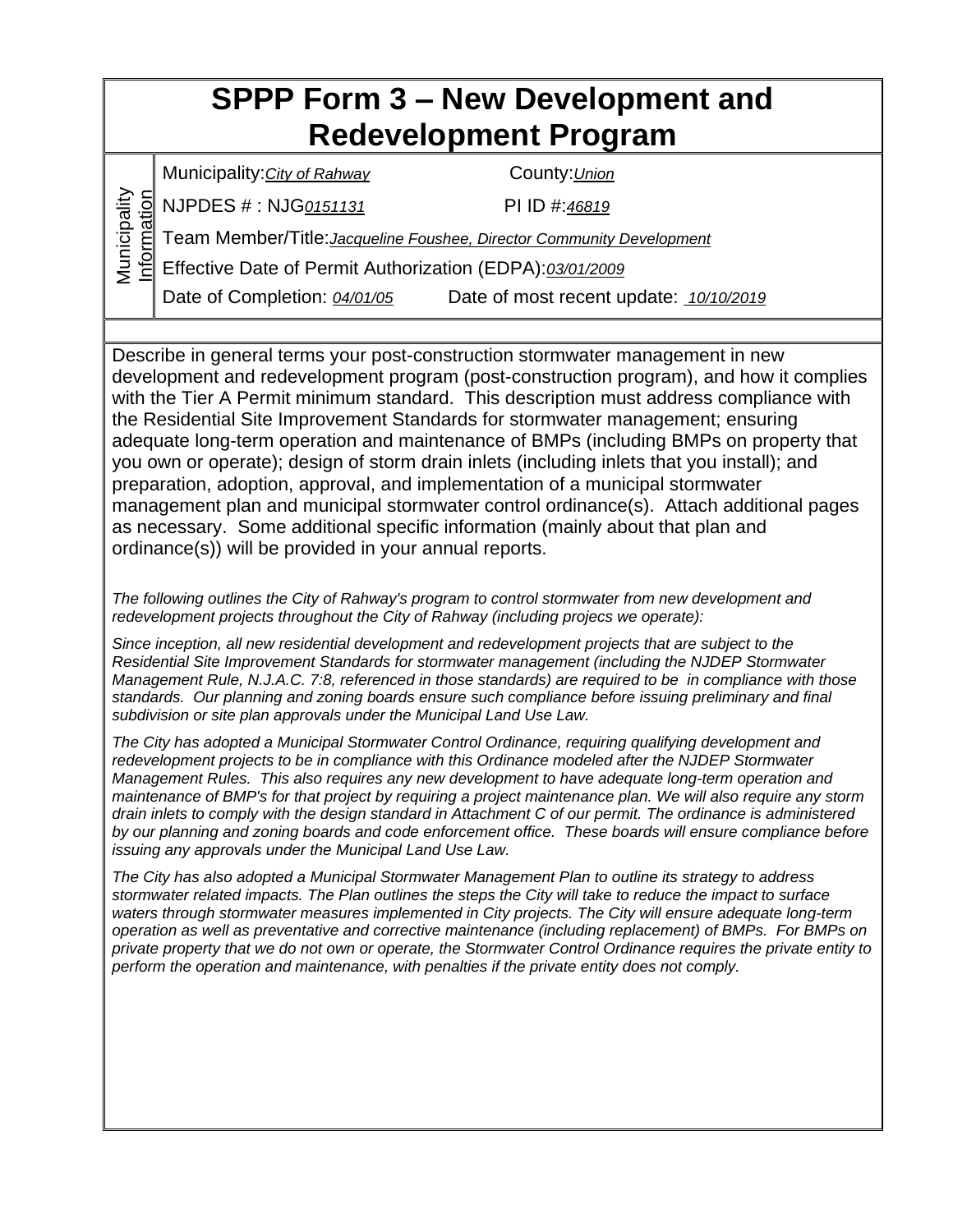# **SPPP Form 4- Local Public Education Program**

Municipality:*The City of Rahway* County *Union*

NJPDES # :*0151131*PI ID #: *46819*

Team Member/Title: *Karin Napier, Deputy Clerk*

Effective Date of Permit Authorization (EDPA):*03/01/09*

Date of Completion: *04/01/05* Date of most recent update: *10/10/2019*

**Local Public Education Program**

Describe your Local Public Education Program. Be specific on how you will distribute your educational information, and how you will conduct your annual event. Attach additional pages with the date(s) of your annual mailing and the date and location of your annual event.

*A stormwater related educational brochure is printed yearly within the Rahway Review that is mailed to approximately 11,000 households in Rahway.* 

*In addition, copies of stormwater related brochures and flyers are available at information racks in City Hall and the Rahway Public Library and the City Clerk's office. Flyers concerning the proper handling and disposal of pet wastes are given to the public upon issuance of pet licenses.*

*The other educational material provided by DEP regarding Stormwater/Nonpoint Source Education, Fertilizer/Pesticide, Waste Disposal, Pet Waste, Litter, Impropert Disposal of Waste, Wildlife Feeding and Yard Waste is also available at information racks in City Hall and other City Buildings. The DEP brochures are made available to the public at the Rahway Health Department's Health Fair in October of each year. Educational posters and/or displays are maintained at City Hall.* 

*Public outreach events including making rainbarrels and river cleanups are also held in Rahway on a yearly basis in conjunction with the Rahway River Watershed Asscociation.*

*The City maintains a stormwater related page on its website. The webpage includes links to other stormwater related sources, including the NJDEP website.* 

Municipality **Aunicipality** Information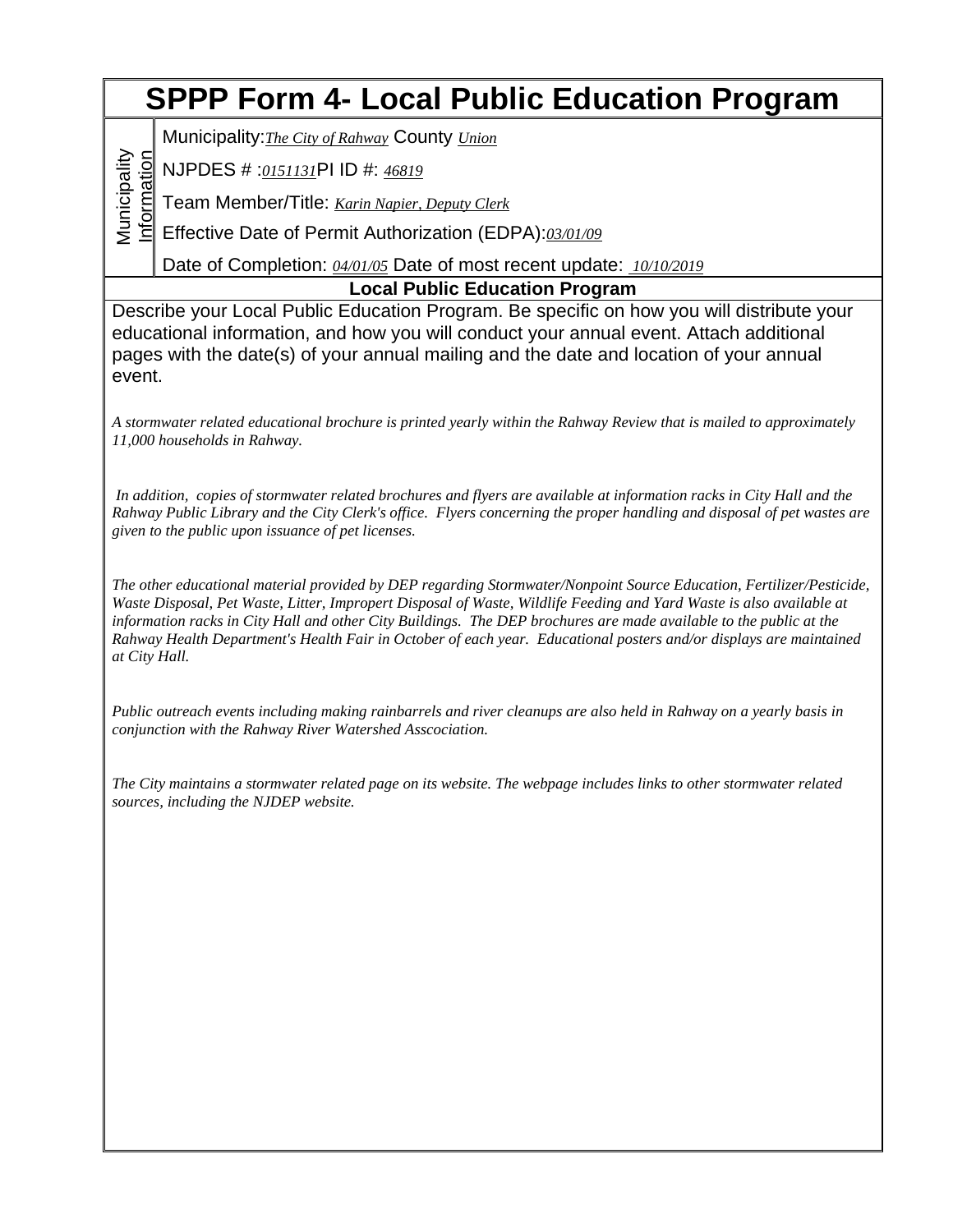## **SPPP Form 5 – Storm Drain Inlet Labeling**

Municipality:*The City of Rahwa* County *Union*

Information NJPDES # :*0151131*PI ID #: *46819*

Municipality

Municipality

Team Member/Title: *Michael Smalling, Dir. of Public Works*

Effective Date of Permit Authorization (EDPA):*03/01/2009*

Date of Completion: *04/01/05* Date of most recent update: *10/10/2019*

### **Storm Drain Inlet Labeling**

Describe your storm drain inlet labeling program, including your labeling schedule, the details of your long-term maintenance plan, and plans on coordinating with watershed groups or other volunteer organizations.

*Our storm drain inlet labeling program has been coordinated by the City Engineer's Office and implemented by the Department of Public Works.*

*All storm drain inlets along municipal streets with sidewalks, and all storm drain inlets within plazas, parking areas, or maintenance yards that are operated by the City of Rahway were labeled. Plastic labels reading "No Dumping - Drains to Waterway" were applied with adhesive.*

*As of October 1, 2009, all non-exempt inlets have been labeled. During our annual catch basin cleaning program, we will be checking these labels to ensure that they are still visible, and if they are not, we will ensure that the labels are replaced immediately.*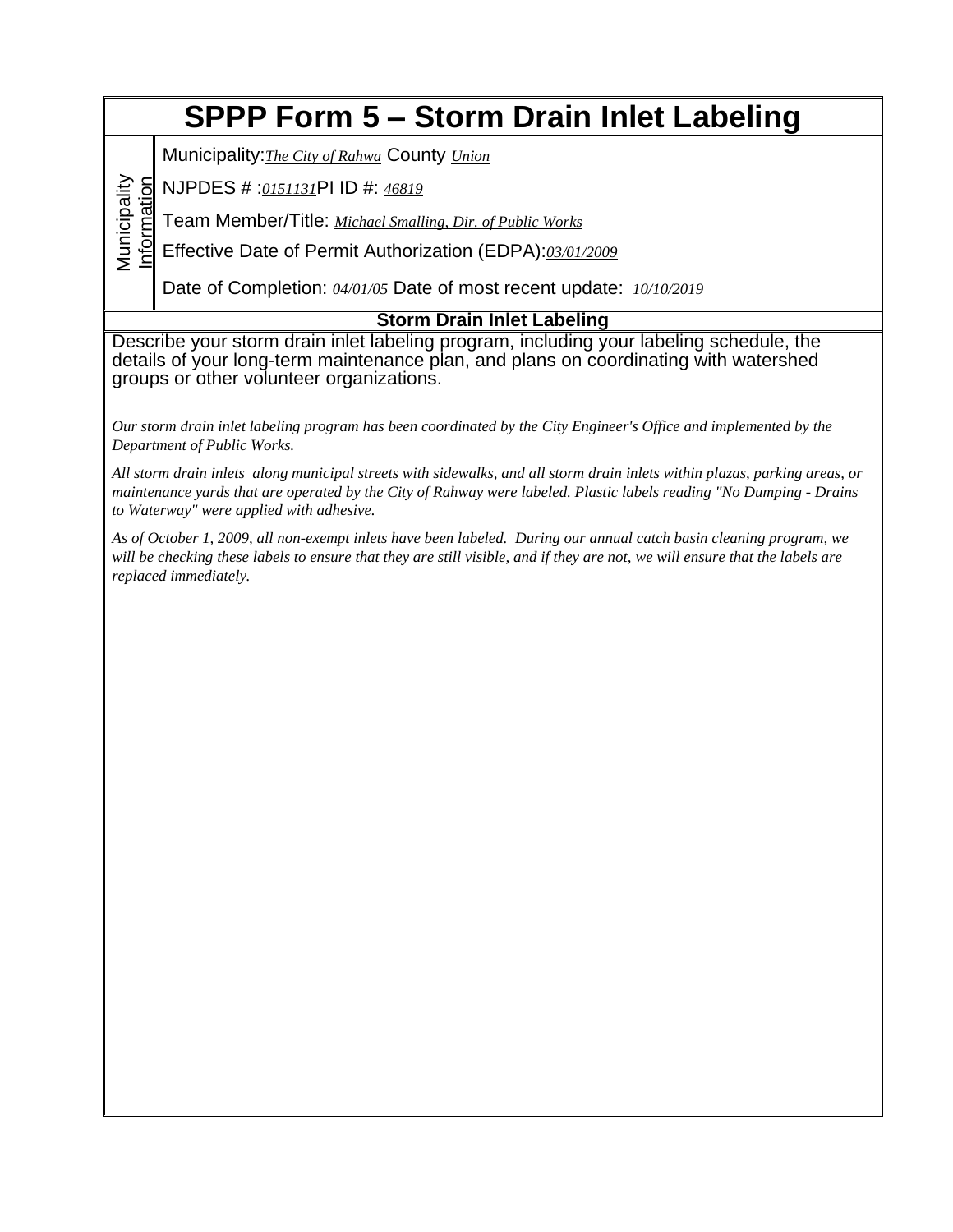# **SPPP Form 6 – MS4 Outfall Pipe Mapping**

Municipality:*City of Rahway* County *Union*

Information NJPDES # :*0151131*PI ID #: *46819*

Municipality

Municipality

Team Member/Title: *Jacqueline Foushee, City Engineer*

Effective Date of Permit Authorization (EDPA):*03/01/09*

Date of Completion: *04/01/05* Date of most recent update: *10/10/2019*

Explain how you will prepare your map (include its type and scale, and the schedule for the mapping process). Who will prepare your map (e.g., municipal employees, a consultant, etc.)?

*The City of Rahway Public Works Department used the City's storm and sanitary map to verify the location of the end of all outfall pipes operated by the City of Rahway. A map was prepared displyaing these outfall locaions with an alphanumeric identifier at a scale of 1" = 200'. All recievng waterbodies have also been identified on the map. Public Works will verify and investigate (see Illicit Connection Elimination Program and Outfall Pipe Stream Scouring Remediation Program) each outfall pipe that is located as part of the City's ongoing Illicit Connection Elimination Program.*

*The City of Rahway has been divided into six districts: Half of each district will be mapped by April 2007, and the other half will be mapped by April 2009. As of 10/1/2009, all outfalls within the City of Rahway have been located and mapped. Routine inspections will be conducted to confirm that they are free from obstructions, functioning properly, and to identify any scouring taking place at the outfall. Maintenance and rehabilitations will be conducted as needed where appropriate funding is available. The City will continue to investigate the outfalls and associated conveyance pipes as part of an ongoing Illicit Connection Elimination Program.*

*As of 5/1/2019, the outfall map was reviewed and updated.*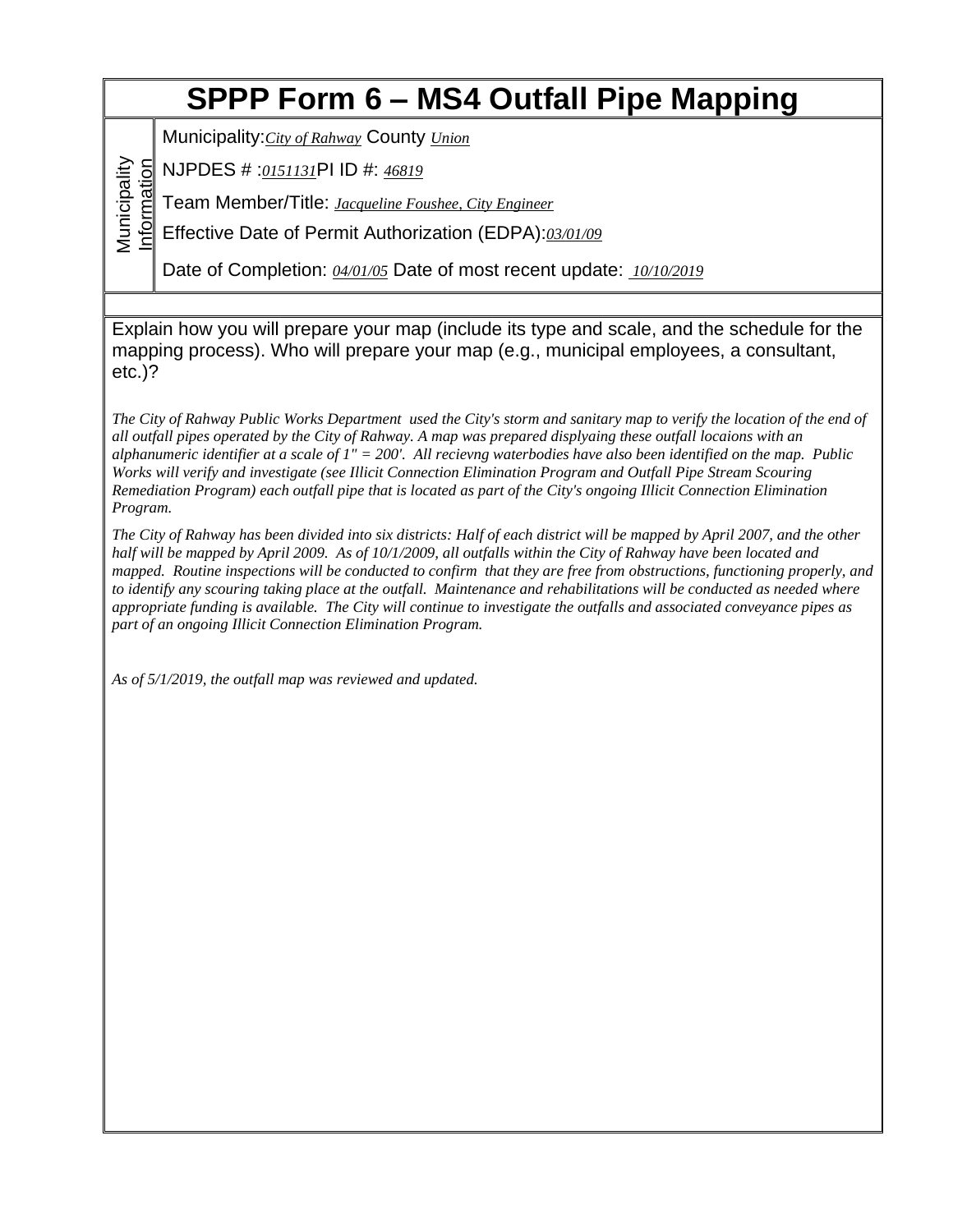## **SPPP Form 7 – Illicit Connection Elimination Program**

Municipality:*City of Rahway* County *Union*

Information NJPDES # :*0151131*PI ID #: *46819*

Municipality

Municipality

Team Member/Title: *Michael Smalling, Director of Public Works*

Effective Date of Permit Authorization (EDPA):*03/01/09*

Date of Completion: *04/01/05* Date of most recent update: *10/10/2019*

Describe your Illicit Connection Elimination Program, and explain how you plan on responding to complaints and/or reports of illicit connections (e.g., hotlines, etc.). Attach additional pages as necessary.

*An initial physical inspection of all of our outfall pipes was conducted during the preliminary mapping process The Illicit Connection Elimination investigations are ongoing. Outfall pipes found to have a dry weather flow or evidence of an intermittent non-stormwater flow will be rechecked again to locate the illicit connection. If we are able to locate the illicit connection (and the connection is within the City of Rahway) we will cite the responsible party for being in violation of our Illicit Connection Ordinance, and we will have the collection eliminated immediately. If, after the appropriate amount of investigation, we are unable to locate the source of the illicit connection, we will submit the Closeout Investigation Form with our Annual Inspection and Recertification. If an illicit connection is found to originate from another public entity, the City of Rahway will report the illicit connection to the Department.*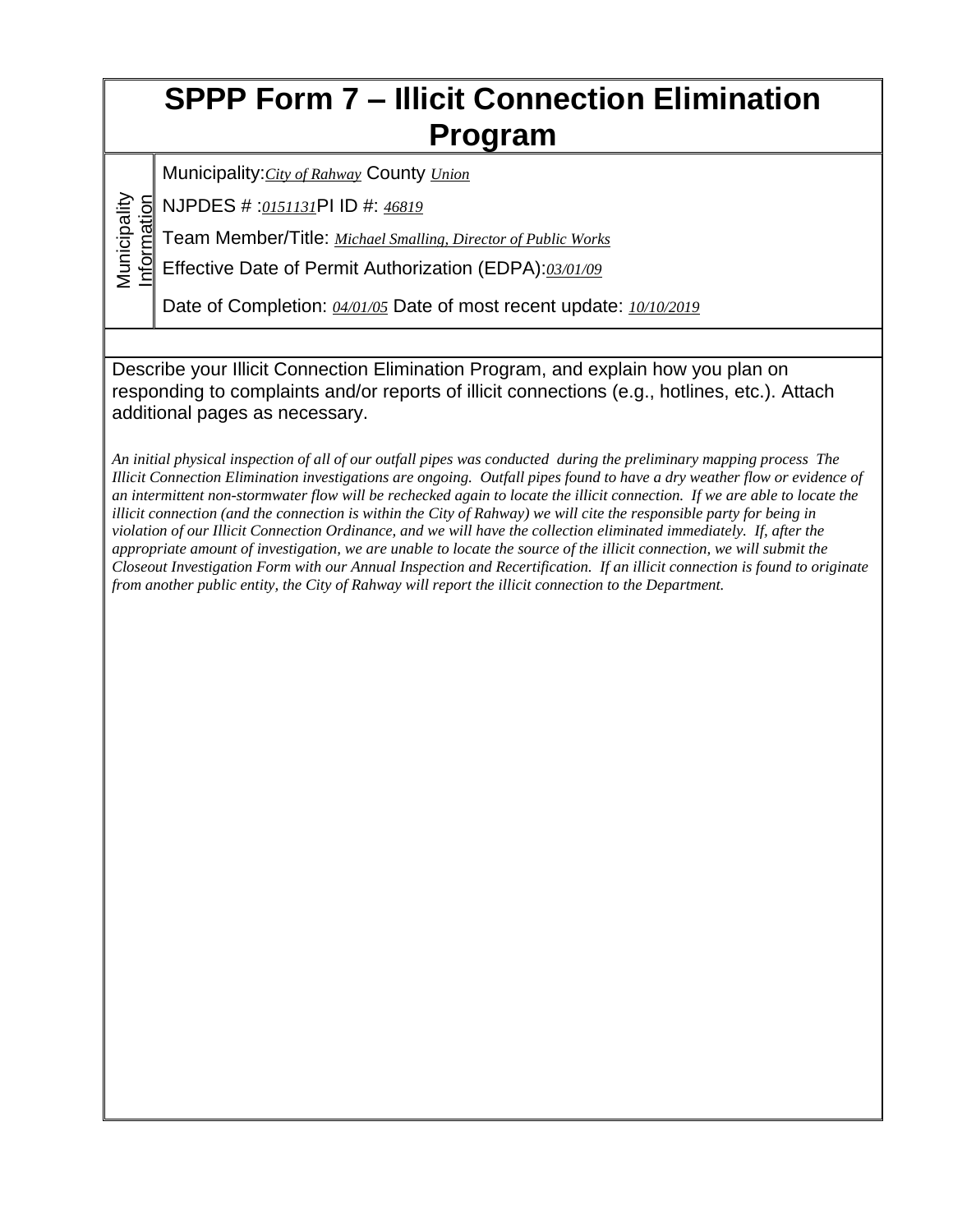|                                                                                                                            | <b>SPPP Form 8 - Illicit Connection Records</b>                                                                                                                             |  |  |  |  |
|----------------------------------------------------------------------------------------------------------------------------|-----------------------------------------------------------------------------------------------------------------------------------------------------------------------------|--|--|--|--|
|                                                                                                                            | Municipality: City of Rahway County Union County, New Jersey                                                                                                                |  |  |  |  |
|                                                                                                                            | NJPDES # :0151131PI ID #: 46819                                                                                                                                             |  |  |  |  |
|                                                                                                                            | Team Member/Title: Michael Smalling, Director of Public Works                                                                                                               |  |  |  |  |
| Municipality<br>nformation                                                                                                 | Effective Date of Permit Authorization (EDPA):03/01/09                                                                                                                      |  |  |  |  |
|                                                                                                                            | Date of Completion: 04/01/05 Date of most recent update: 10/10/2019                                                                                                         |  |  |  |  |
|                                                                                                                            | Prior to May 2, 2006                                                                                                                                                        |  |  |  |  |
|                                                                                                                            | Note: Attach a copy of each illicit connection report form for outfalls found to have a dry weather flow.<br>Total number of inspections performed this year? 34            |  |  |  |  |
|                                                                                                                            | Number of outfalls found to have a dry weather flow? $2$                                                                                                                    |  |  |  |  |
|                                                                                                                            | Number of outfalls found to have an illicit connection? 2                                                                                                                   |  |  |  |  |
|                                                                                                                            | How many illicit connections were eliminated? $\theta$                                                                                                                      |  |  |  |  |
|                                                                                                                            | Of the illicit connections found, how many remain? $2$                                                                                                                      |  |  |  |  |
|                                                                                                                            | May 2, 2006 - May 1, 2007                                                                                                                                                   |  |  |  |  |
|                                                                                                                            | Note: Attach a copy of each illicit connection report form for outfalls found to have a dry weather flow.<br>Total number of inspections performed this year? $\frac{0}{0}$ |  |  |  |  |
|                                                                                                                            | Number of outfalls found to have a dry weather flow? $\frac{0}{0}$                                                                                                          |  |  |  |  |
|                                                                                                                            | Number of outfalls found to have an illicit connection? $\theta$                                                                                                            |  |  |  |  |
|                                                                                                                            | How many illicit connections were eliminated? $\theta$                                                                                                                      |  |  |  |  |
|                                                                                                                            | Of the illicit connections found, how many remain? $\frac{0}{0}$                                                                                                            |  |  |  |  |
|                                                                                                                            | May 2, 2007 - May 1, 2008                                                                                                                                                   |  |  |  |  |
|                                                                                                                            | Note: Attach a copy of each illicit connection report form for outfalls found to have a dry weather flow.<br>Total number of inspections performed this year? $\theta$      |  |  |  |  |
|                                                                                                                            | Number of outfalls found to have a dry weather flow? $\frac{0}{0}$                                                                                                          |  |  |  |  |
|                                                                                                                            | Number of outfalls found to have an illicit connection? $\frac{0}{0}$                                                                                                       |  |  |  |  |
|                                                                                                                            | How many illicit connections were eliminated? $\frac{0}{0}$                                                                                                                 |  |  |  |  |
| Of the illicit connections found, how many remain? $\frac{0}{0}$                                                           |                                                                                                                                                                             |  |  |  |  |
|                                                                                                                            | May 2, 2008 - May 1, 2009                                                                                                                                                   |  |  |  |  |
|                                                                                                                            | Note: Attach a copy of each illicit connection report form for outfalls found to have a dry weather flow.                                                                   |  |  |  |  |
|                                                                                                                            | Total number of inspections performed this year? $\frac{0}{0}$                                                                                                              |  |  |  |  |
|                                                                                                                            | Number of outfalls found to have a dry weather flow? $\frac{0}{0}$                                                                                                          |  |  |  |  |
|                                                                                                                            | Number of outfalls found to have an illicit connection? $\frac{0}{0}$                                                                                                       |  |  |  |  |
| How many illicit connections were eliminated? $\theta$<br>Of the illicit connections found, how many remain? $\frac{0}{0}$ |                                                                                                                                                                             |  |  |  |  |
|                                                                                                                            |                                                                                                                                                                             |  |  |  |  |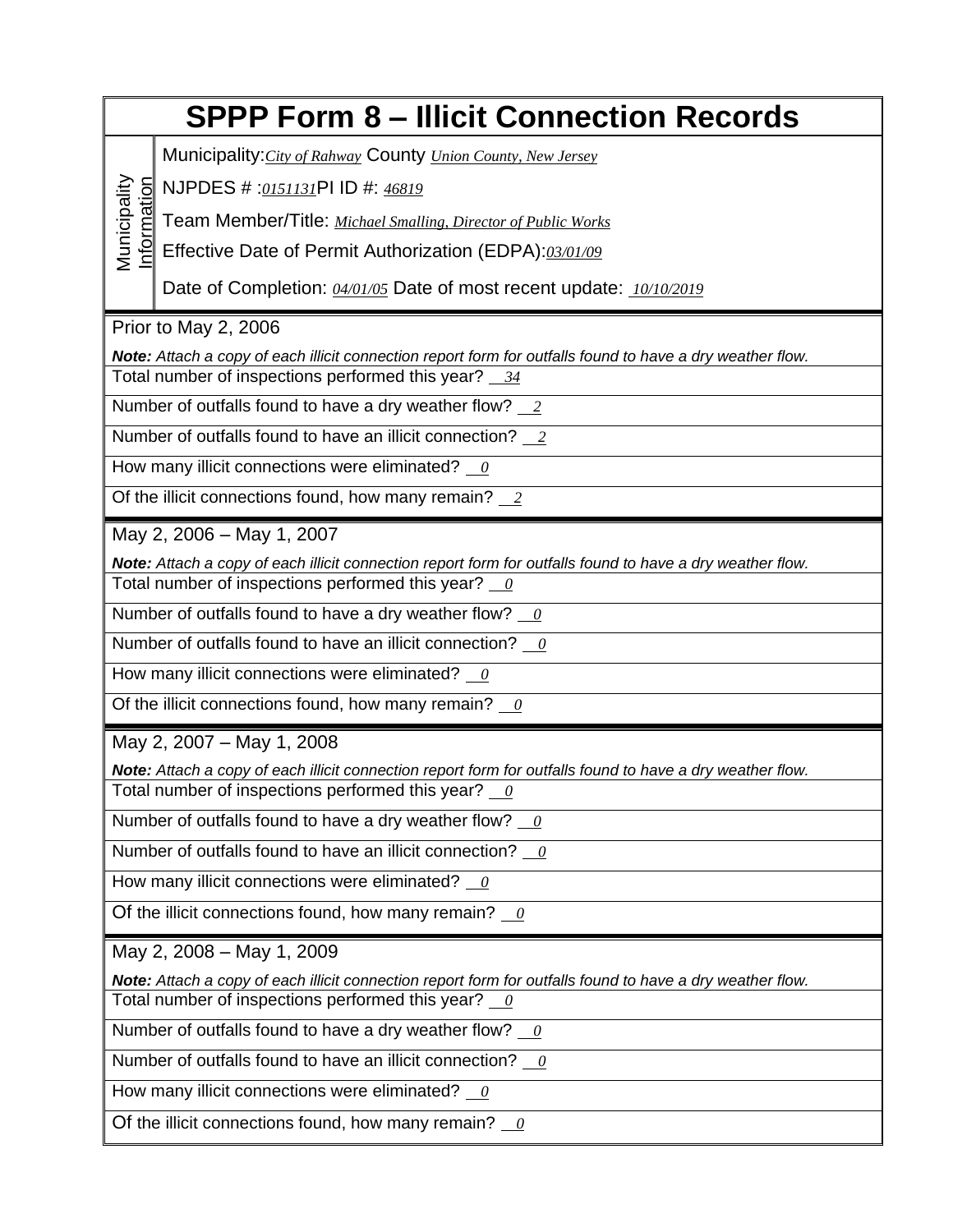| <b>SPPP Form 8 - Illicit Connection Records</b>                                                                                     |                                                                                                                                                                                                                                                                                                       |  |  |  |
|-------------------------------------------------------------------------------------------------------------------------------------|-------------------------------------------------------------------------------------------------------------------------------------------------------------------------------------------------------------------------------------------------------------------------------------------------------|--|--|--|
| Municipality<br>Information                                                                                                         | Municipality: City of Rahway County Union County, New Jersey<br>NJPDES # :0151131<br>PI ID #: 46819<br>Team Member/Title: Michael Smalling, Director of Public Works<br>Effective Date of Permit Authorization (EDPA):03/01/09<br>Date of Completion: 04/01/05 Date of most recent update: 10/10/2019 |  |  |  |
|                                                                                                                                     |                                                                                                                                                                                                                                                                                                       |  |  |  |
|                                                                                                                                     | May 2, 2009 - May 1, 2010<br>Note: Attach a copy of each illicit connection report form for outfalls found to have a dry weather flow.                                                                                                                                                                |  |  |  |
|                                                                                                                                     | Total number of inspections performed this year?                                                                                                                                                                                                                                                      |  |  |  |
|                                                                                                                                     | Number of outfalls found to have a dry weather flow?<br>0                                                                                                                                                                                                                                             |  |  |  |
|                                                                                                                                     | Number of outfalls found to have an illicit connection?<br>0                                                                                                                                                                                                                                          |  |  |  |
|                                                                                                                                     | How many illicit connections were eliminated?<br>$\mathbf 0$                                                                                                                                                                                                                                          |  |  |  |
|                                                                                                                                     | Of the illicit connections found, how many remain?<br>$\mathbf 0$                                                                                                                                                                                                                                     |  |  |  |
|                                                                                                                                     | May 2, 2010 - May 1, 2011                                                                                                                                                                                                                                                                             |  |  |  |
|                                                                                                                                     | Note: Attach a copy of each illicit connection report form for outfalls found to have a dry weather flow.                                                                                                                                                                                             |  |  |  |
|                                                                                                                                     | Total number of inspections performed this year?                                                                                                                                                                                                                                                      |  |  |  |
|                                                                                                                                     | Number of outfalls found to have a dry weather flow?<br>0<br>Number of outfalls found to have an illicit connection?<br>$\mathbf 0$                                                                                                                                                                   |  |  |  |
|                                                                                                                                     | How many illicit connections were eliminated?<br>$\mathbf 0$                                                                                                                                                                                                                                          |  |  |  |
|                                                                                                                                     | Of the illicit connections found, how many remain?<br>0                                                                                                                                                                                                                                               |  |  |  |
|                                                                                                                                     | May 2, 2011 - May 1, 2012                                                                                                                                                                                                                                                                             |  |  |  |
|                                                                                                                                     | Note: Attach a copy of each illicit connection report form for outfalls found to have a dry weather flow.                                                                                                                                                                                             |  |  |  |
|                                                                                                                                     | Total number of inspections performed this year?                                                                                                                                                                                                                                                      |  |  |  |
|                                                                                                                                     | Number of outfalls found to have a dry weather flow?<br>$\mathbf 0$                                                                                                                                                                                                                                   |  |  |  |
|                                                                                                                                     | Number of outfalls found to have an illicit connection?<br>$\overline{0}$                                                                                                                                                                                                                             |  |  |  |
|                                                                                                                                     | How many illicit connections were eliminated? 0                                                                                                                                                                                                                                                       |  |  |  |
|                                                                                                                                     | Of the illicit connections found, how many remain?<br>$\mathbf 0$                                                                                                                                                                                                                                     |  |  |  |
|                                                                                                                                     | May 2, 2012 - May 1, 2013                                                                                                                                                                                                                                                                             |  |  |  |
|                                                                                                                                     | Note: Attach a copy of each illicit connection report form for outfalls found to have a dry weather flow.                                                                                                                                                                                             |  |  |  |
|                                                                                                                                     | Total number of inspections performed this year?                                                                                                                                                                                                                                                      |  |  |  |
|                                                                                                                                     | Number of outfalls found to have a dry weather flow?<br>0                                                                                                                                                                                                                                             |  |  |  |
|                                                                                                                                     | Number of outfalls found to have an illicit connection?<br>$\mathbf 0$                                                                                                                                                                                                                                |  |  |  |
|                                                                                                                                     | How many illicit connections were eliminated? 0                                                                                                                                                                                                                                                       |  |  |  |
|                                                                                                                                     | Of the illicit connections found, how many remain?<br>0                                                                                                                                                                                                                                               |  |  |  |
|                                                                                                                                     | May 2, 2013 - May 1, 2014                                                                                                                                                                                                                                                                             |  |  |  |
|                                                                                                                                     | Note: Attach a copy of each illicit connection report form for outfalls found to have a dry weather flow.                                                                                                                                                                                             |  |  |  |
|                                                                                                                                     | Total number of inspections performed this year?<br>0                                                                                                                                                                                                                                                 |  |  |  |
| Number of outfalls found to have a dry weather flow?<br>$\mathbf 0$<br>Number of outfalls found to have an illicit connection?<br>0 |                                                                                                                                                                                                                                                                                                       |  |  |  |
| How many illicit connections were eliminated?<br>$\overline{0}$                                                                     |                                                                                                                                                                                                                                                                                                       |  |  |  |
|                                                                                                                                     | Of the illicit connections found, how many remain?<br>$\overline{0}$                                                                                                                                                                                                                                  |  |  |  |
|                                                                                                                                     |                                                                                                                                                                                                                                                                                                       |  |  |  |
|                                                                                                                                     | May 2, 2014 - May 1, 2015<br>Note: Attach a copy of each illicit connection report form for outfalls found to have a dry weather flow.                                                                                                                                                                |  |  |  |
|                                                                                                                                     | Total number of inspections performed this year?<br>0                                                                                                                                                                                                                                                 |  |  |  |
|                                                                                                                                     | Number of outfalls found to have a dry weather flow?<br>$\overline{0}$                                                                                                                                                                                                                                |  |  |  |
|                                                                                                                                     | Number of outfalls found to have an illicit connection?<br>0                                                                                                                                                                                                                                          |  |  |  |
|                                                                                                                                     | How many illicit connections were eliminated?<br>0                                                                                                                                                                                                                                                    |  |  |  |
|                                                                                                                                     | Of the illicit connections found, how many remain?<br>0                                                                                                                                                                                                                                               |  |  |  |
|                                                                                                                                     |                                                                                                                                                                                                                                                                                                       |  |  |  |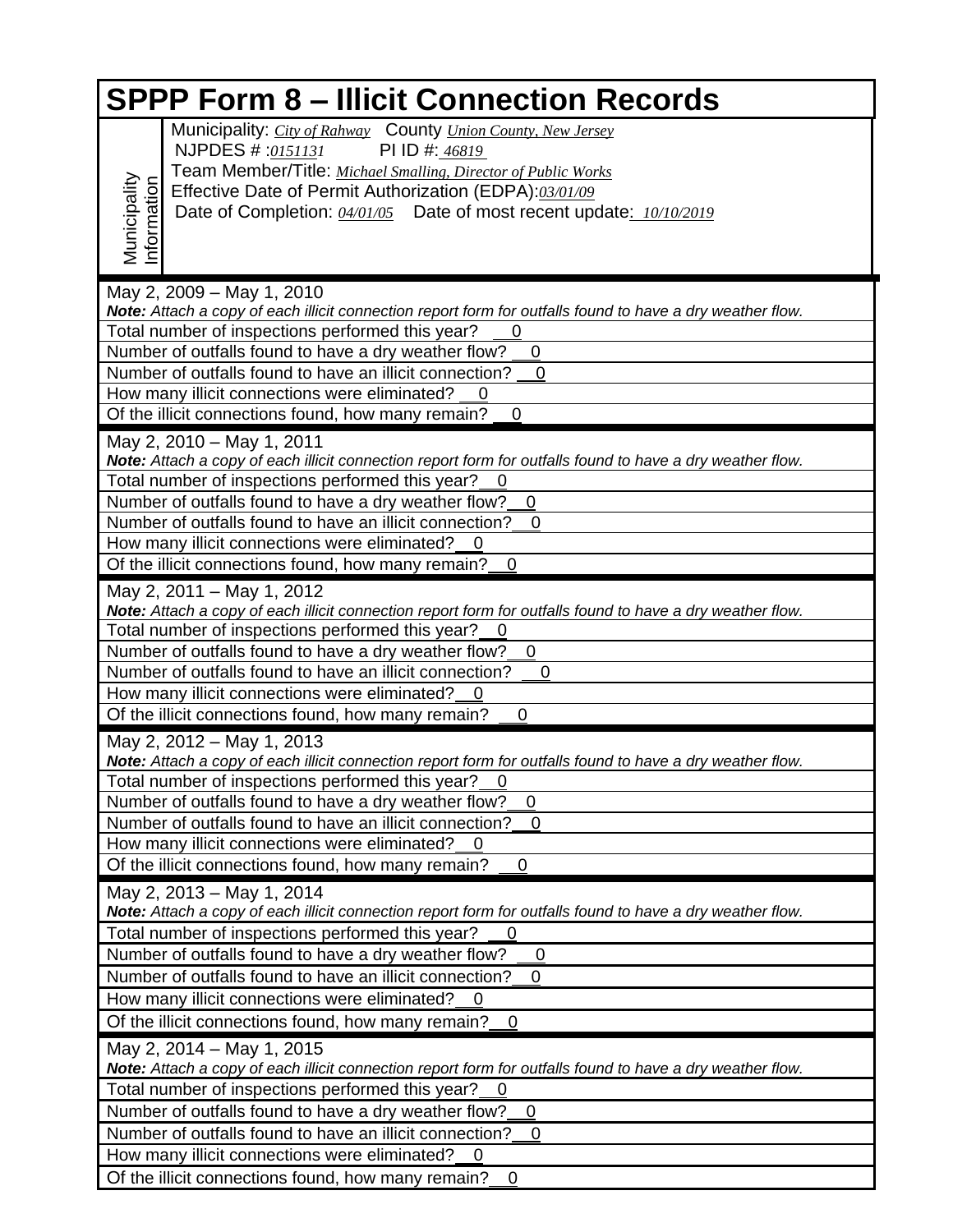| <b>SPPP Form 8 - Illicit Connection Records</b> |                                                                                                                                                                                                                                                                                                                                                                                                                                          |  |  |
|-------------------------------------------------|------------------------------------------------------------------------------------------------------------------------------------------------------------------------------------------------------------------------------------------------------------------------------------------------------------------------------------------------------------------------------------------------------------------------------------------|--|--|
| Municipality<br>nformation                      | Municipality: City of Rahway County Union County, New Jersey<br>NJPDES #:0151131<br>PI ID #: 46819<br>Team Member/Title: Michael Smalling, Director of Public Works<br>Effective Date of Permit Authorization (EDPA):03/01/09<br>Date of Completion: 04/01/05 Date of most recent update: 10/10/2019                                                                                                                                     |  |  |
| May 2, 2015 - May 1, 2016                       | Note: Attach a copy of each illicit connection report form for outfalls found to have a dry weather flow.<br>Total number of inspections performed this year?<br>Number of outfalls found to have a dry weather flow?<br>$\mathbf 0$<br>Number of outfalls found to have an illicit connection?<br>$\mathbf 0$<br>How many illicit connections were eliminated?<br>Of the illicit connections found, how many remain?<br>$\mathbf 0$     |  |  |
| May 2, 2016 - May 1, 2017                       | Note: Attach a copy of each illicit connection report form for outfalls found to have a dry weather flow.<br>Total number of inspections performed this year?<br>-0<br>Number of outfalls found to have a dry weather flow?<br>$\boldsymbol{0}$<br>Number of outfalls found to have an illicit connection?<br>0<br>How many illicit connections were eliminated?<br>Of the illicit connections found, how many remain?<br>$\overline{0}$ |  |  |
| May 2, 2017 - May 1, 2018                       | Note: Attach a copy of each illicit connection report form for outfalls found to have a dry weather flow.<br>Total number of inspections performed this year?<br>Number of outfalls found to have a dry weather flow?<br>0<br>Number of outfalls found to have an illicit connection?<br>$\mathbf 0$<br>How many illicit connections were eliminated?<br>Of the illicit connections found, how many remain?<br>$\mathbf 0$               |  |  |
| May 2, 2018 - May 1, 2019                       | Note: Attach a copy of each illicit connection report form for outfalls found to have a dry weather flow.<br>Total number of inspections performed this year?<br>0<br>Number of outfalls found to have a dry weather flow?<br>0<br>Number of outfalls found to have an illicit connection?<br>$\overline{0}$<br>How many illicit connections were eliminated?<br>Of the illicit connections found, how many remain?                      |  |  |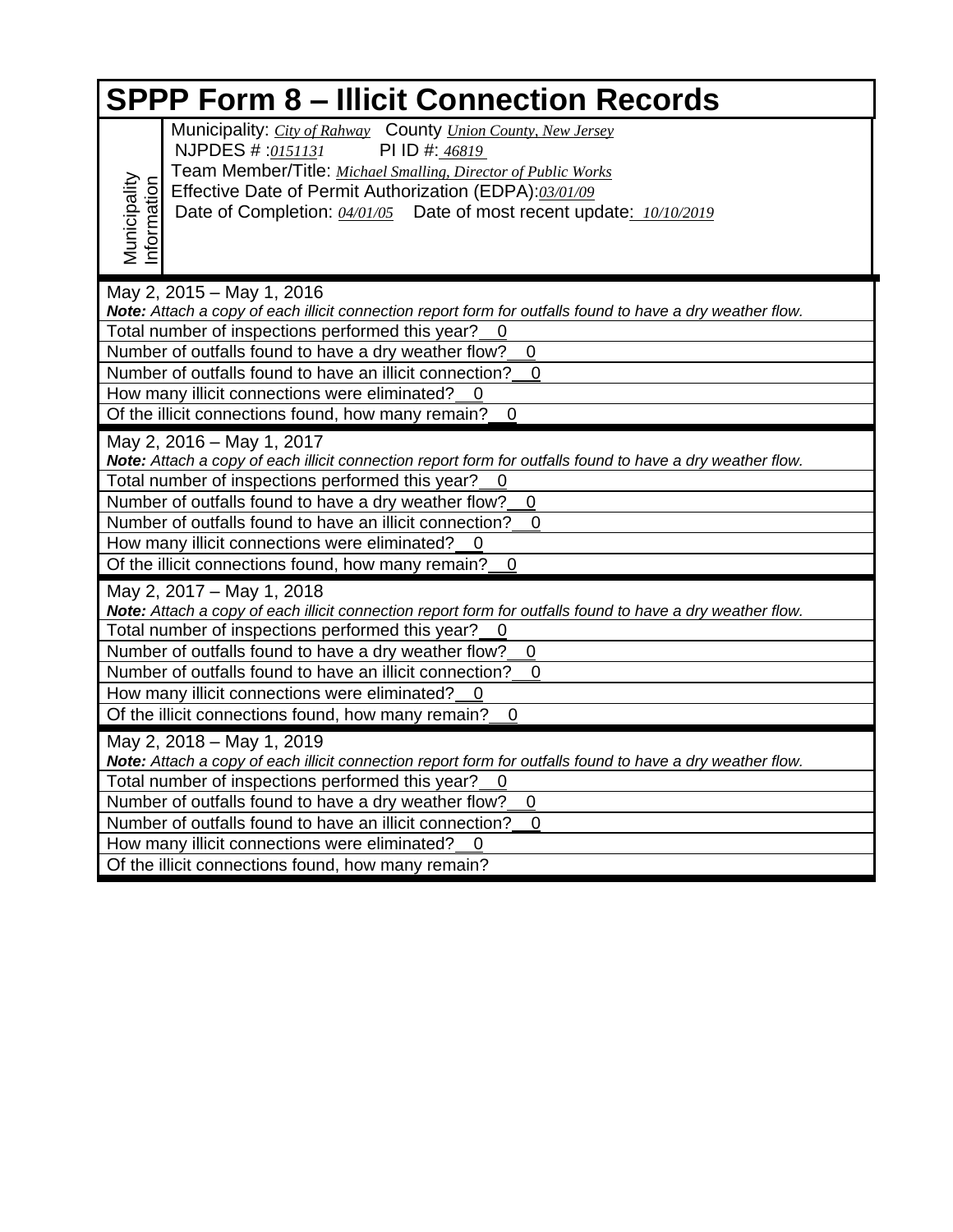## **SPPP Form 9 – Yard Waste Ordinance/Collection Program**

Municipality:*City of Rahway* County *Union*

Municipality<br>Information NJPDES # :*0151131*PI ID #: *46819*

Municipality

Team Member/Title: *Michael Smalling, Director of Public Works*

Effective Date of Permit Authorization (EDPA):*03/01/09*

Date of Completion: *04/01/05* Date of most recent update: *10/10/2019*

Please describe your yard waste collection program. Be sure to include the collection schedule and how you will notify the residents and businesses of this schedule. Attach additional pages as necessary.

*In compliance with the Statewide permit the City has developed a yard waste collection program to implement the NJPDES Permit Requirements. Our program involves separating the City into several scheduled collection areas. Collection schedules and our ordinance requirements are posted on our website, the local TV channel and seasonal newsletter, The Rahway Review. The Rahway Review is mailed to all residents and businesses.*

*The City of Rahway has adopted and is currently enforcing a yard waste ordinance (see SPPP Form 10) that prohibits all yard wastes from being placed at the curb or along the street more than seven days prior to our scheduled collections, unless they are bagged or otherwise containerized. The ordinance also prohibits the placing of yard waste closer than 10-ft. from any storm sewer inlet along the street, unless they are bagged or otherwise containerized.*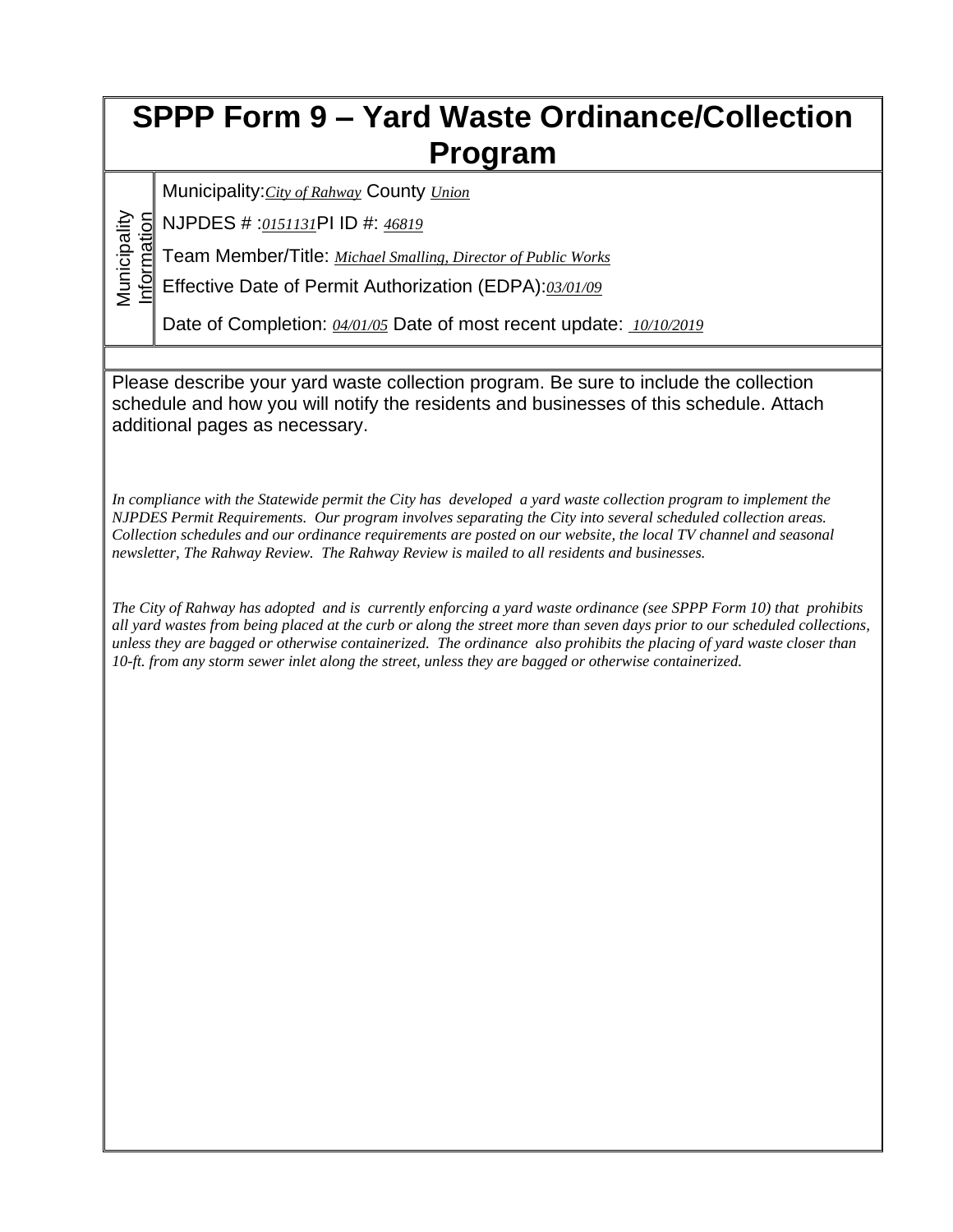## **SPPP Form 10 - Ordinances**

Municipality:*City of Rahway* County *Union*

NJPDES # :*0151131*PI ID #: *46819*

Information Team Member/Title: *David Minchello, Esq.*

Effective Date of Permit Authorization (EDPA):*03/01/09*

Date of Completion: *04/01/05* Date of most recent update: *10/10/2019*

For each ordinance, give the date of adoption. If not adopted, explain the development status:

Pet Waste *Section 141-23: Pet Waste (existing, amended 2007)*

Are information sheets regarding pet waste distributed with pet licenses? Y ( ) N ( )

Litter *Chapter 277 - Littering (existing)*

Municipality

**Municipality** 

Improper Waste Disposal *Section 277 (existing)*

Wildlife Feeding *Chapter 416. Adopted 10-11-2005.*

Yard Waste *Chapter 419 Adopted 10-11-2005. Proposed for revision 8/10*

Illicit Connections *Section 337-8.1. Adopted 10-11-2005.*

How will these ordinances be enforced?

*Our code enforcement officers and local police officers will enforce these ordinances. If someone is found to be in violation of an ordinace, they will be issued a written warning for first time offenses, and penalties will be issued for subsequent offenses.*

*In addition, an ordinances concerning refuse containers was adopted September 14, 2015; and private stormdrain retrofittingwas adopted August 9, 2010.*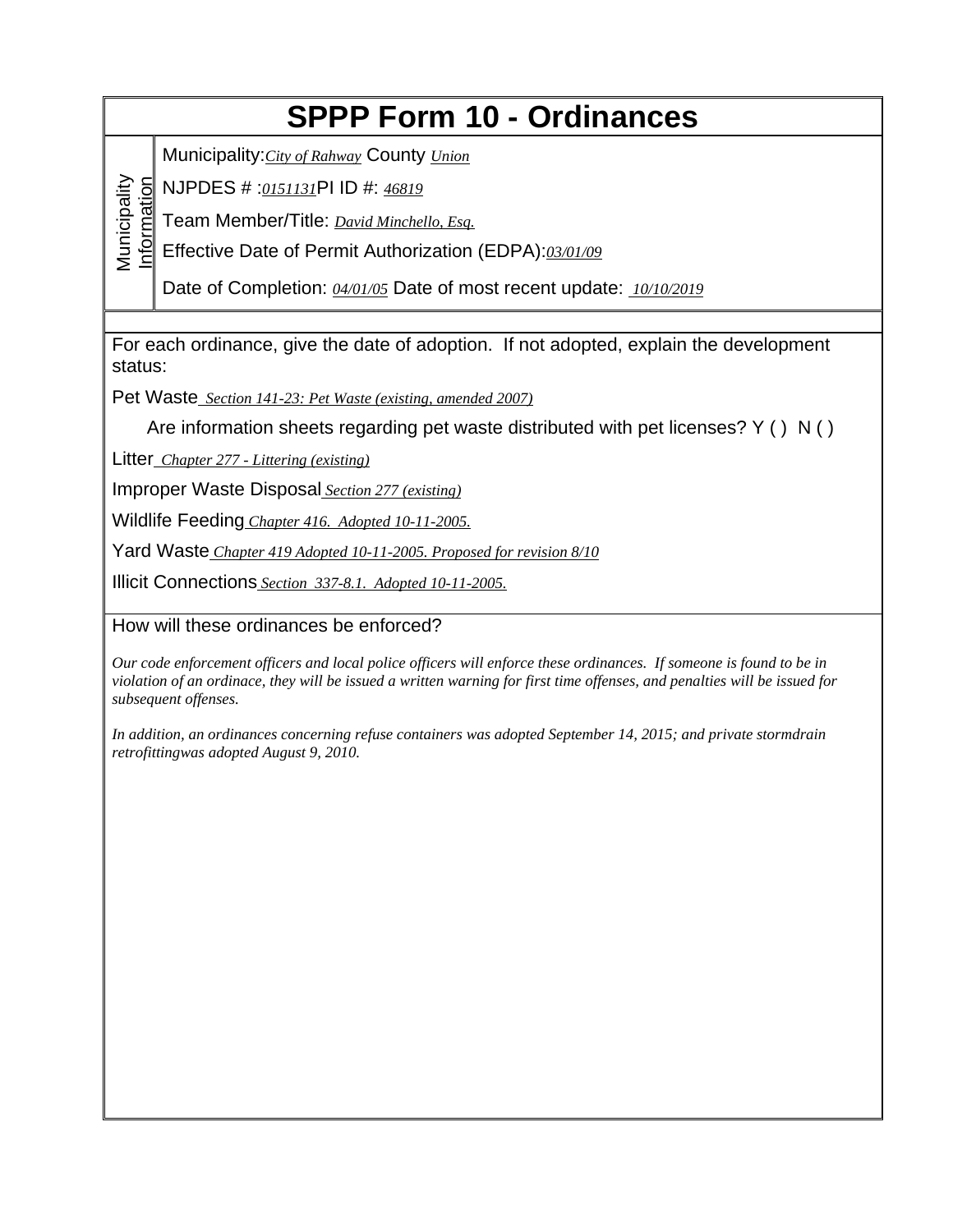| <b>SPPP Form 11 - Storm Drain Inlet Retrofitting</b>                                                                           |                                                                                                                                                                                                                                                                                  |                         |                       |                       |                                  |                                                    |
|--------------------------------------------------------------------------------------------------------------------------------|----------------------------------------------------------------------------------------------------------------------------------------------------------------------------------------------------------------------------------------------------------------------------------|-------------------------|-----------------------|-----------------------|----------------------------------|----------------------------------------------------|
|                                                                                                                                | Municipality:City of Rahway County Union                                                                                                                                                                                                                                         |                         |                       |                       |                                  |                                                    |
| NJPDES # .0151131PI ID #: 46819                                                                                                |                                                                                                                                                                                                                                                                                  |                         |                       |                       |                                  |                                                    |
| Municipality<br>Information<br>Team Member/Title: Michael Smalling, Dir. of Public Works and Jacqueline Foushee, City Engineer |                                                                                                                                                                                                                                                                                  |                         |                       |                       |                                  |                                                    |
|                                                                                                                                | Effective Date of Permit Authorization (EDPA):03/01/09                                                                                                                                                                                                                           |                         |                       |                       |                                  |                                                    |
|                                                                                                                                | Date of Completion: 04/01/05 Date of most recent update: 10/10/2019                                                                                                                                                                                                              |                         |                       |                       |                                  |                                                    |
|                                                                                                                                | What type of storm drain inlet design will generally be used for retrofitting?<br>For most projects the City of Rahway will use the NJDOT bicycle safe grate style and (if needed) a curb opening with a<br>clear space no bigger than two inches across the smallest dimension. |                         |                       |                       |                                  |                                                    |
|                                                                                                                                | Repaving, repairing, reconstruction<br>or alteration project name                                                                                                                                                                                                                | Projected<br>start date | <b>Start</b><br>date  | Date of<br>completion | # of<br>storm<br>drain<br>inlets | # of storm<br>drains w/<br>hydraulic<br>exemptions |
| 2004 Streetscapes (Section 1)                                                                                                  |                                                                                                                                                                                                                                                                                  | April 15,<br>2005       | April<br>15,<br>2005  | October 15,<br>2005   | 10                               |                                                    |
|                                                                                                                                | 2005 Roadway Resurfacing                                                                                                                                                                                                                                                         | April 15,<br>2005       | Sept.<br>2005         | December<br>2005      | 45                               |                                                    |
|                                                                                                                                | 2004 Streetscape (Section 2)                                                                                                                                                                                                                                                     | July 15,<br>2005        | July<br>2007          | October 2007          | 10                               |                                                    |
|                                                                                                                                | 2010 Resurfacing                                                                                                                                                                                                                                                                 | August 2010             | August<br>25,<br>2010 | April 17, 2015        | 19                               |                                                    |
| 2011 Resurfacing Project                                                                                                       |                                                                                                                                                                                                                                                                                  | Sept 2011               | Sept 6,<br>2011       | Sept 14, 2012         | 38                               |                                                    |

Are you claiming any alternative device exemptions or historic place exemptions for any of the above projects? Please explain:

*The City of Rahway does not operate any alternative devices within the municipality. At this time, we do not plan on installing any such devices for repaving, repairing, reconstruction or alteration projects. We also do not plan on claiming any historic place exemptions.*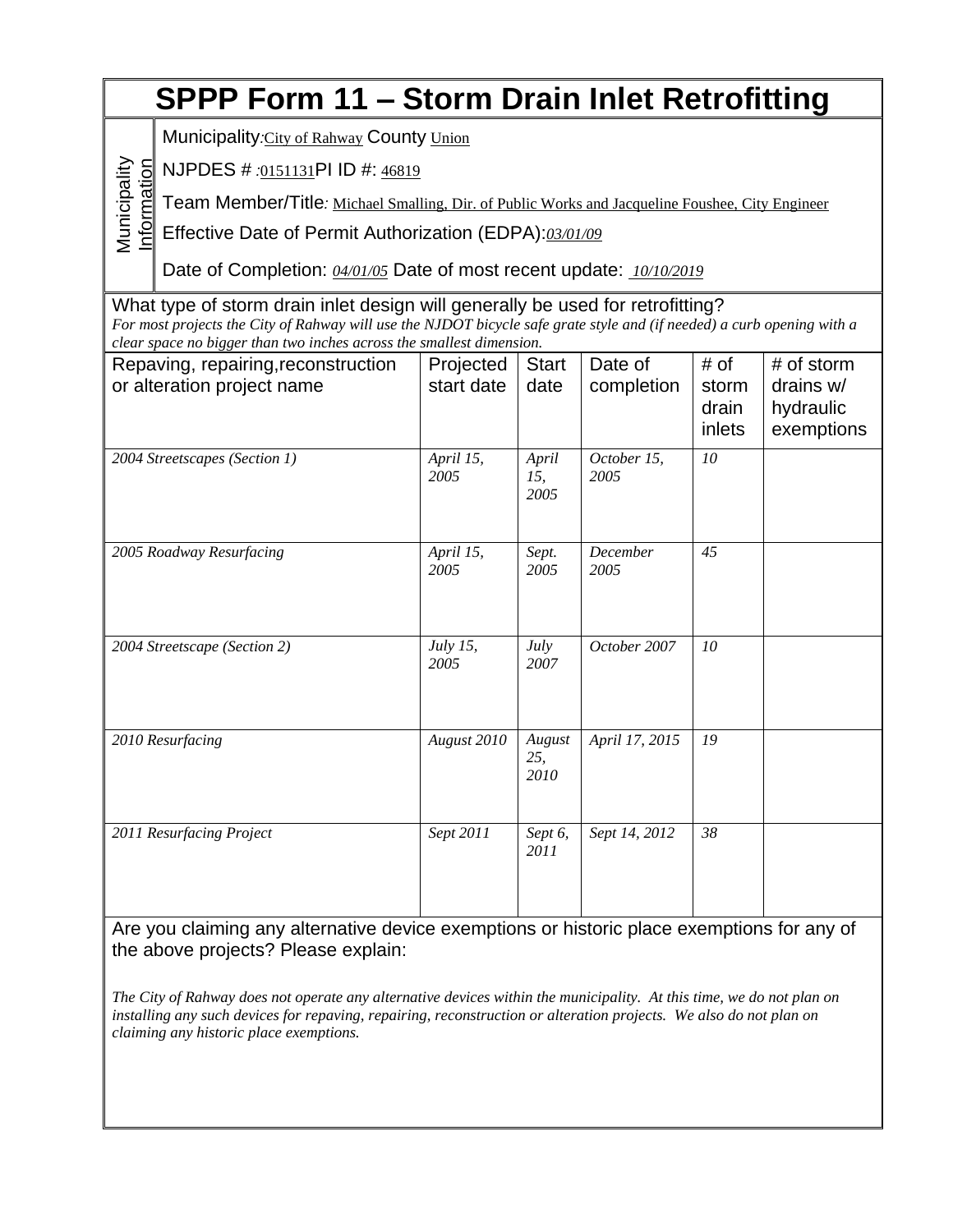#### **SPPP Form 11 – Storm Drain Inlet Retrofitting** Municipality Inform ati on NJPDES # *:*0151131PI ID #: 46819 Municipality*:* City of Rahway County Union Team Member/Title*:* Michael Smalling, Dir. of Public Works and Jacqueline Foushee, City Engineer Effective Date of Permit Authorization (EDPA):*03/01/09* Date of Completion: *04/01/05* Date of most recent update: *10/10/2019* What type of storm drain inlet design will generally be used for retrofitting? For most projects the City of Rahway will use the NJDOT bicycle safe grate style and (if needed) a curb opening with a *clear space no bigger than two inches across the smallest dimension.* Repaving, repairing,reconstruction or alteration project name Projected start date **Start** date Date of completion # of storm drain inlets # of storm drains w/ hydraulic exemptions *2012 Resurfacing Project September 2012 Sept 19, 2012 Aug14, 2014 24 2013 Resurfacing Project April 2014 April 28, 2014 February 13, 2015 1 2014 Resurfacing Project May 2015 May 18, 2015 September 16, 2016 15 2015 Resurfacing Project August 2015 August 2015 November 2015 20 2016 Resurfacing Project July 2016 July 2016 October 2016 31*

Are you claiming any alternative device exemptions or historic place exemptions for any of the above projects? Please explain:

The City of Rahway does not operate any alternative devices within the municipality. At this time, we do not plan on installing any such devices for repaving, repairing, reconstruction or alteration projects. We also do not plan on *claiming any historic place exemptions.*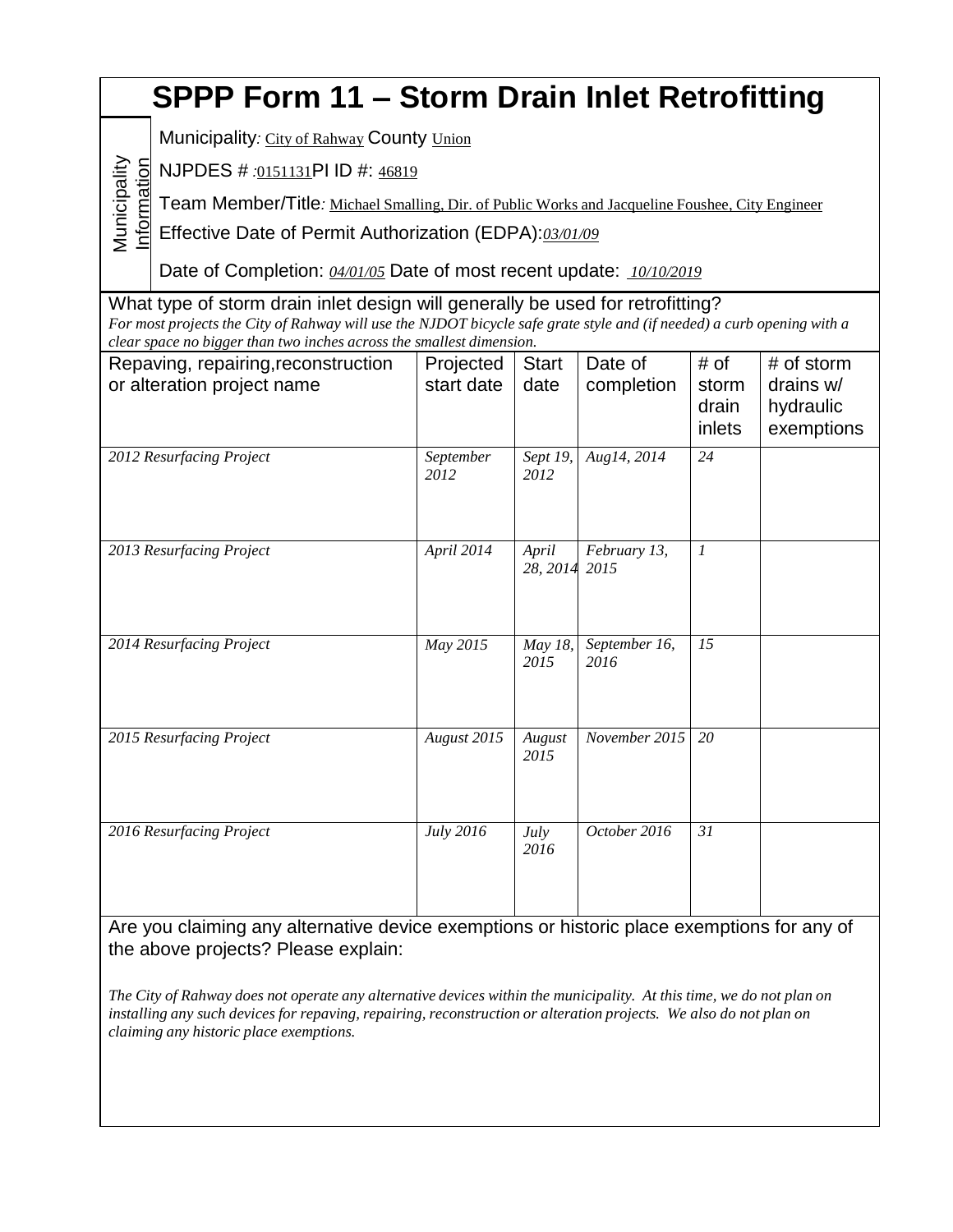# **SPPP Form 11 – Storm Drain Inlet Retrofitting**

Municipality: City of Rahway County Union

ati onNJPDES # *:*0151131PI ID #: 46819

Municipality

Team Member/Title*:* Michael Smalling, Dir. of Public Works and Jacqueline Foushee, City Engineer

Inform Effective Date of Permit Authorization (EDPA):*03/01/09*

Date of Completion: *04/01/05* Date of most recent update: *10/10/2019*

What type of storm drain inlet design will generally be used for retrofitting? For most projects the City of Rahway will use the NJDOT bicycle safe grate style and (if needed) a curb opening with a *clear space no bigger than two inches across the smallest dimension.*

| Repaving, repairing, reconstruction<br>or alteration project name | Projected<br>start date | <b>Start</b><br>date | Date of<br>completion | # of<br>storm<br>drain<br>inlets | # of storm<br>drains w/<br>hydraulic<br>exemptions |
|-------------------------------------------------------------------|-------------------------|----------------------|-----------------------|----------------------------------|----------------------------------------------------|
| 2017 Resurfacing Project                                          | August 2017             | August<br>2017       | November 2017         | 15                               |                                                    |
| 2018 Resurfacing Project                                          | September<br>2018       | Sept<br>2018         | November 2018         | 2                                |                                                    |
|                                                                   |                         |                      |                       |                                  |                                                    |
|                                                                   |                         |                      |                       |                                  |                                                    |
|                                                                   |                         |                      |                       |                                  |                                                    |

Are you claiming any alternative device exemptions or historic place exemptions for any of the above projects? Please explain:

The City of Rahway does not operate any alternative devices within the municipality. At this time, we do not plan on installing any such devices for repaving, repairing, reconstruction or alteration projects. We also do not plan on *claiming any historic place exemptions.*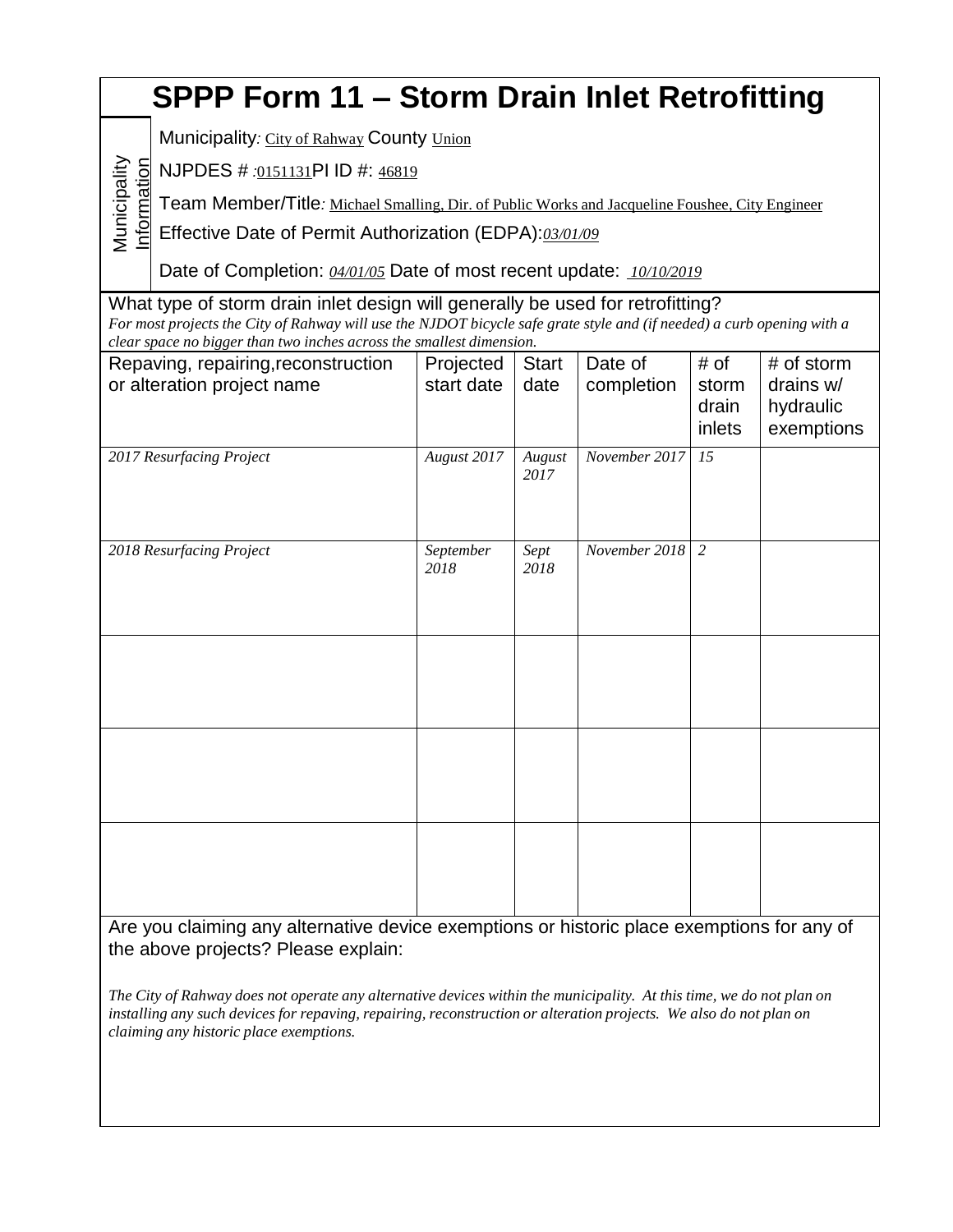## **SPPP Form 12 – Street Sweeping and Road Erosion Control Maintenance**

Municipality*:*City of Rahway County: Union

Information NJPDES # *:*0151131PI ID #: 46819

Municipality

Team Member/Title: Michael Smalling, Director of Public Works

Effective Date of Permit Authorization (EDPA):*03/01/09*

Date of Completion: *04/28/06* Date of most recent update: *10/10/2019*

### **Street Sweeping**

Please describe the street sweeping schedule that you will maintain. *(NOTE: Attach a street sweeping log containing the following information: date and area swept, # of miles swept and the total amount of materials collected.)*

*The City of Rahway intends on maintaining its existing street sweeping program which includes sweeping all streets once a week. In addition, downtown streets are swept at least once daily. In 2009 due to the downturn in the economy, all streets were swept every other week and downtown streets were swept every day. For 2010-19 and the foreseeable future, street sweeping resumed its normal weekly and daily schedule.*

### **Road Erosion Control Maintenance**

Describe your Road Erosion Control Maintenance Program, including inspection schedules. A list of all sites of roadside erosion and the repair technique(s) you will be using for each site should be attached to this form.

(NOTE: Attach a road erosion control maintenance log containing the following information: location, repairs, date)

*The majority of roads within the City of Rahway are paved and road erosion is rarely a problem with these roads. However, the City of Rahway uses the Public Works Department to monitor all roads and streets for erosion problems during normal patrols. All identified road erosion problems will be reported to the Director. During SPPP Team meetings, identified areas of erosion will be discussed and repairs prioritized. All maintenance personnel will then be assigned to the areas of concern, and the areas identified to have road erosion problems will be repaired in accordance with the Standards for Soil Erosion & Sediment Control Plan in New Jersey. All maintenance personnel will maintain and inspection log, and the Director will maintain a list of all repairs and the dates completed. The status of the Road Erosion Control Maintenance Program will be included in the Annual Report and Recertification.*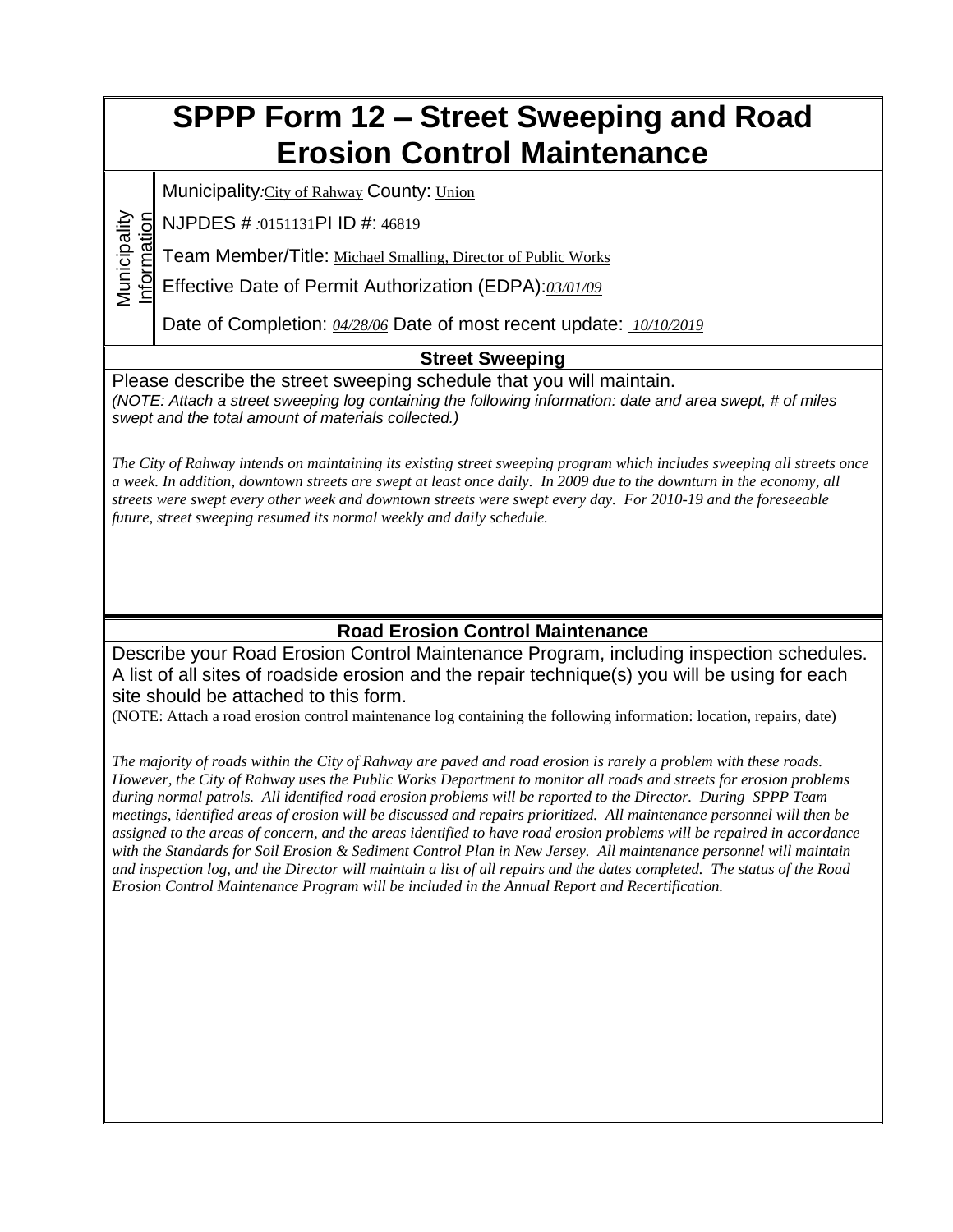## **SPPP Form 13 – Stormwater Facility Maintenance**

Municipality*:*City of Rahway County: Union

Municipality Information NJPDES # *:*0151131PI ID #: 46819

Team Member/Title: Michael Smalling, Director of Public Works

Effective Date of Permit Authorization (EDPA):*03/01/09*

Date of Completion: *04/01/05* Date of most recent update: *10/10/2019*

Please describe your annual catch basin cleaning program and schedule. Attach a map/diagram or additional pages as necessary.

*The City of Rahway has implemented an annual catch basin cleaning program to maintain catch basin function and efficiency. All catch basins are inspected once each year. A map of all catch basins within the City has been prepared to assist with the implementation of this program. If, at the time of inspection, no sediment, trash or debris is observed in the catch basin, then that catch basin will not be cleaned. All catch basins will be inspected yearly, even if they were found to be "clean" the previous year. At the time of cleaning, the catch basins will also be inspected for proper function. Maintenance will be scheduled for those catch basins that are in disrepair.* 

Please describe your stormwater facility maintenance program for cleaning and maintenance of all stormwater facilities operated by the municipality. Attach additional pages as necessary.

(NOTE: Attach a maintenance log containing information on any repairs/maintenance performed on stormwater facilities to ensure their proper function and operation.)

*The City of Rahway will implement a stormwater facility maintenance program to ensure that all stormwater facilities operated by the City function properly. The City of Rahway operates the following:*

- *- catch basins*
- *- storm drains*
- *- outfalls*

*During the annual catch basin clean-up, these stormwater facilities will be inspected annually to insure that they are functioning properly. In high risk areas, preventive maintenance will be performed on all stormwater facilities to ensure that they do not begin to fail.*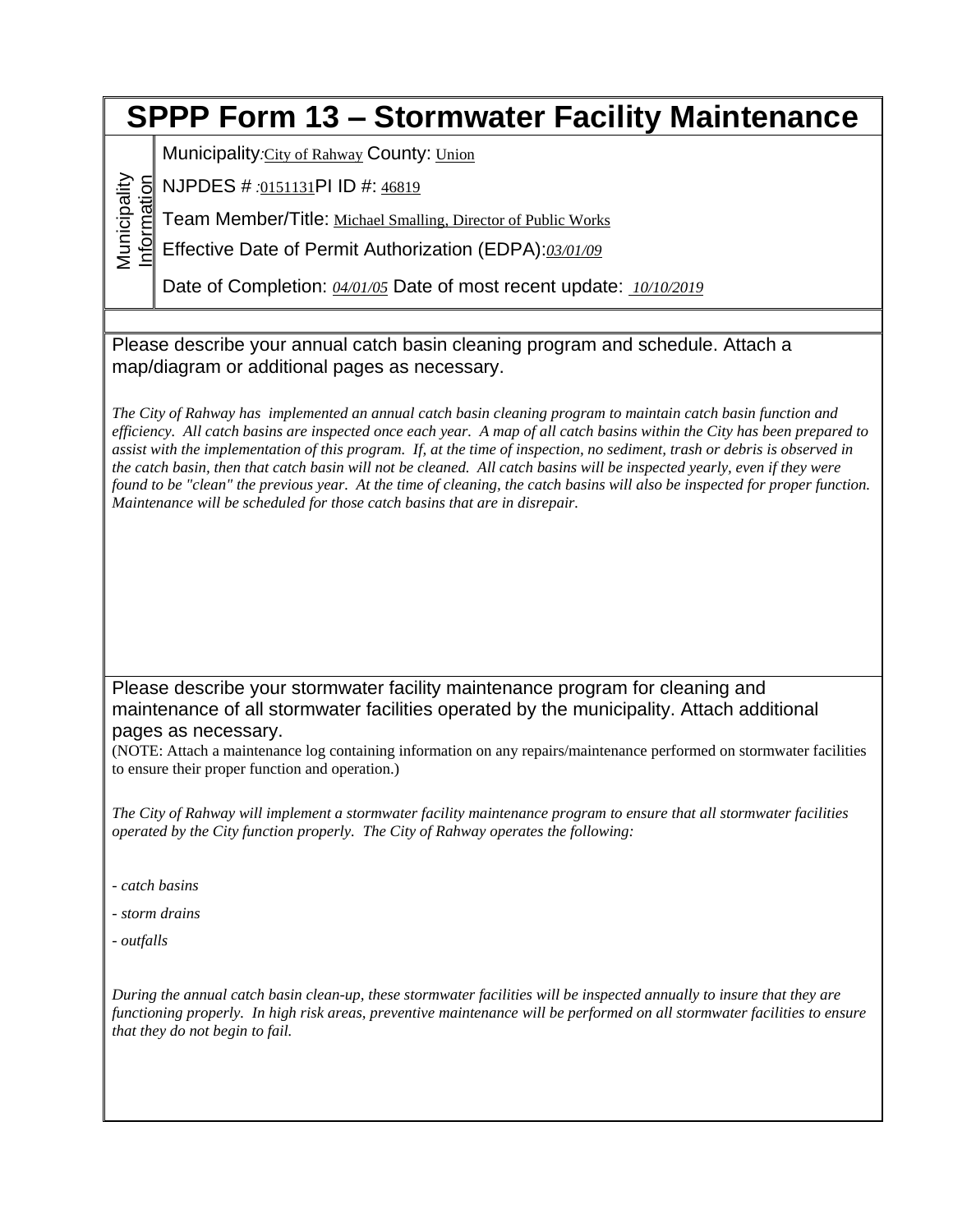## **SPPP Form 14 - Outfall Pipe Stream Scouring Remediation**

Municipality*:*City of Rahway County: Union

Municipality<br>Information NJPDES # *:*0151131PI ID #: 46819

Municipality

Team Member/Title: Michael Smalling, Director of Public Works

Effective Date of Permit Authorization (EDPA):*03/01/09*

Date of Completion: *04/01/05* Date of most recent update: *10/10/2019*

Describe your stormwater outfall pipe scouring detection, remediation and maintenance program to detect and control active, localized stream and stream bank scouring. Attach additional pages as necessary.

(NOTE: Attach a prioritized list of sites observed to have outfall pipe stream and stream bank scouring, date of anticipated repair, method of repair and date of completion.)

*When we are doing the illicit connection part of this program, we will be checking all of our outfall pipes for signs of scouring. All sites will be placed on a prioritized list and repairs will be made in accordance with the Standards for Soil Erosion & Sediment Control in New Jersey. In addition, repairs that do not need NJDEP permits for those repairs may be done first.*

*We will follow each repair up with an annual inspection of the site to ensure that scouring has not resumed.*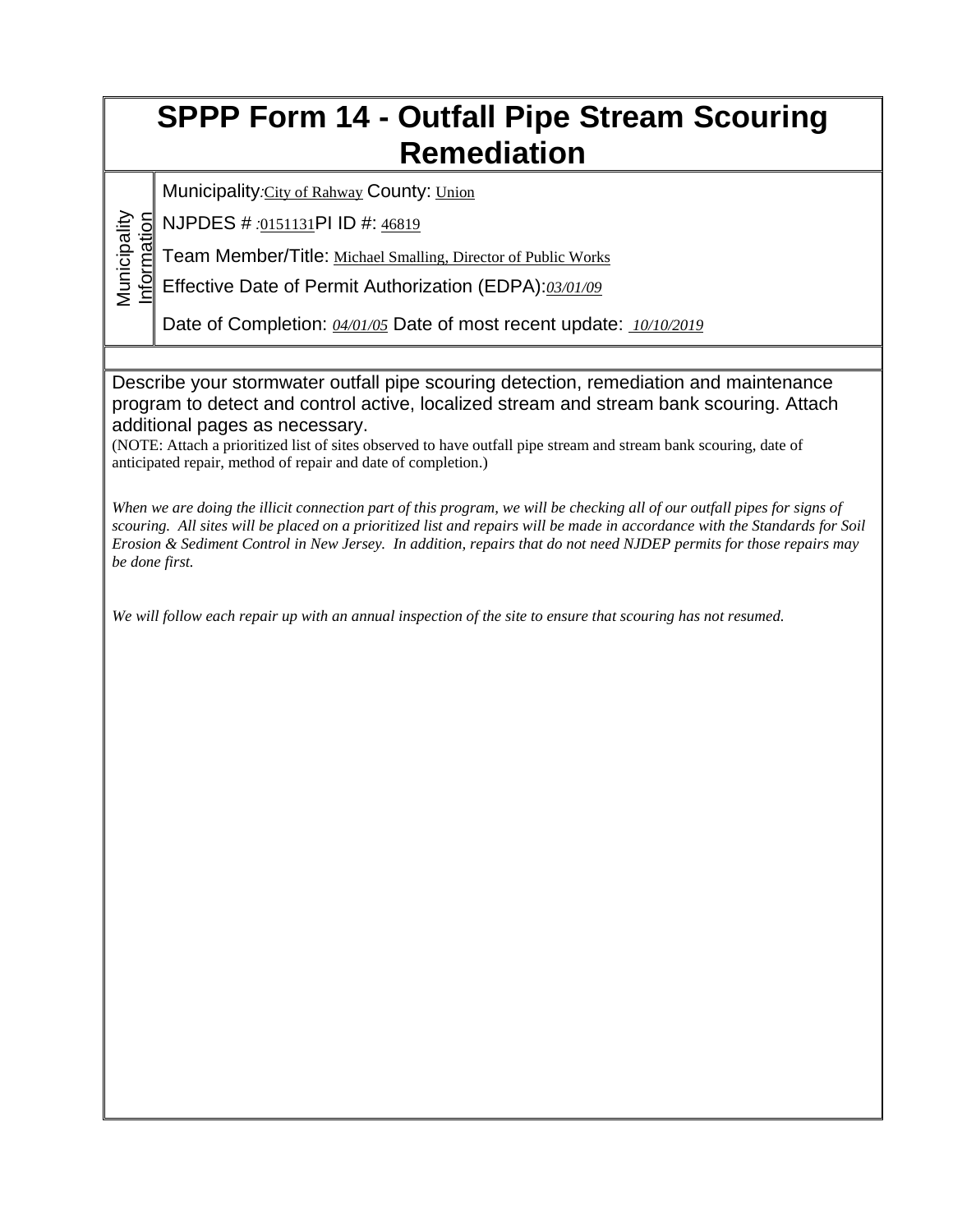# **SPPP Form 15 – De-icing Material Storage**

Municipality:*City of Rahway* County *Union*

Municipality<br>Information NJPDES # :*0151131*PI ID #: *46819*

Municipality

Team Member/Title: *Michael Smalling, Director of Public Works*

Effective Date of Permit Authorization (EDPA):*03/01/09*

Date of Completion: *04/01/05* Date of most recent update: *10/10/2019*

### **De-icing Material Storage**

Describe how you currently store your municipality's de-icing materials, and describe your inspection schedule for the storage area. If your current storage practices do not meet the de-icing material storage SBR describe your construction schedule and your seasonal tarping interim measures. If you plan on sharing a storage structure, please include its location, as well as a complete list of all concerned public entities. If you store sand outdoors, describe how it meets the minimum standard.

*The City of Rahway currently stores its de-icing compound in stockpiles at two enclosed garages in the DPW maintenance yard. At the completion of loading and unloading activities the DPW shall inspect for spilled salt.* 

*The City of Rahway also utilizes a pre-storm brine system and applies the liquid brine with specially adapted trucks to the City streets as necessary. The brine and mixing system is properly operated and contained as required.*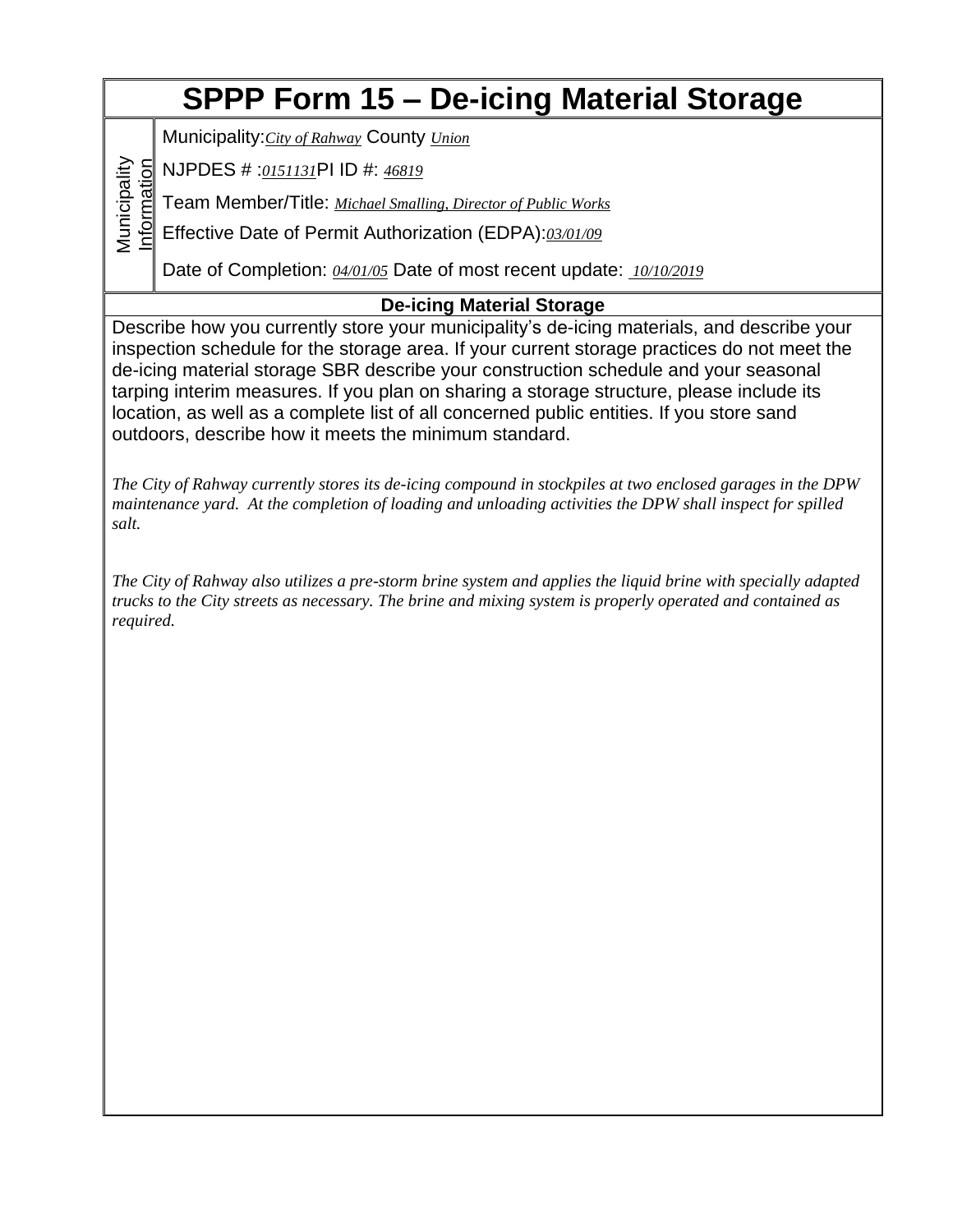|                                                                                             | <b>SPPP Form 67 - Standard Operating Procedures</b>                                                                                                                                                 |                                 |                                                                                                                                                                     |  |  |
|---------------------------------------------------------------------------------------------|-----------------------------------------------------------------------------------------------------------------------------------------------------------------------------------------------------|---------------------------------|---------------------------------------------------------------------------------------------------------------------------------------------------------------------|--|--|
|                                                                                             | Municipality: City of Rahway County Union                                                                                                                                                           |                                 |                                                                                                                                                                     |  |  |
|                                                                                             | NJPDES # :0151131PI ID #: 46819                                                                                                                                                                     |                                 |                                                                                                                                                                     |  |  |
| Municipality<br>nformation<br>Team Member/Title: Michael Smalling, Director of Public Works |                                                                                                                                                                                                     |                                 |                                                                                                                                                                     |  |  |
|                                                                                             | Effective Date of Permit Authorization (EDPA):03/01/09                                                                                                                                              |                                 |                                                                                                                                                                     |  |  |
|                                                                                             | Date of Completion: 04/01/05 Date of most recent update: 10/10/2019                                                                                                                                 |                                 |                                                                                                                                                                     |  |  |
|                                                                                             | <b>BMP</b>                                                                                                                                                                                          | Date SOP<br>went into<br>effect | <b>Describe your inspection schedule</b>                                                                                                                            |  |  |
|                                                                                             | <b>Fueling Operations</b><br>(including the required<br>practices listed in Attachment<br>D of the permit)                                                                                          | March 29, 2005                  | We have compiled a list of locations within our municipal<br>maintenance yards, which will be inspected once a month to ensure<br>that the SOP is being met.        |  |  |
|                                                                                             | <b>Vehicle Maintenance</b><br>(including the required<br>practices listed in Attachment<br>D of the permit)                                                                                         | March 29, 2005                  | Monthly inspections of municipal maintenance yards and ancillary<br>operations are held to ensure the SOP is being met. Washing is<br>conducted at County facility. |  |  |
| permit.                                                                                     | Good Housekeeping<br><b>Practices</b><br>(including the required<br>practices listed in Attachment<br>D of the permit)<br><b>Attach inventory list</b><br>required by<br><b>Attachment D of the</b> | March 29, 2005                  | Monthly inspections of municipal maintenance yards and ancillary<br>operations are held to ensure the SOP is being met. Washing is<br>conducted at Count facility.  |  |  |